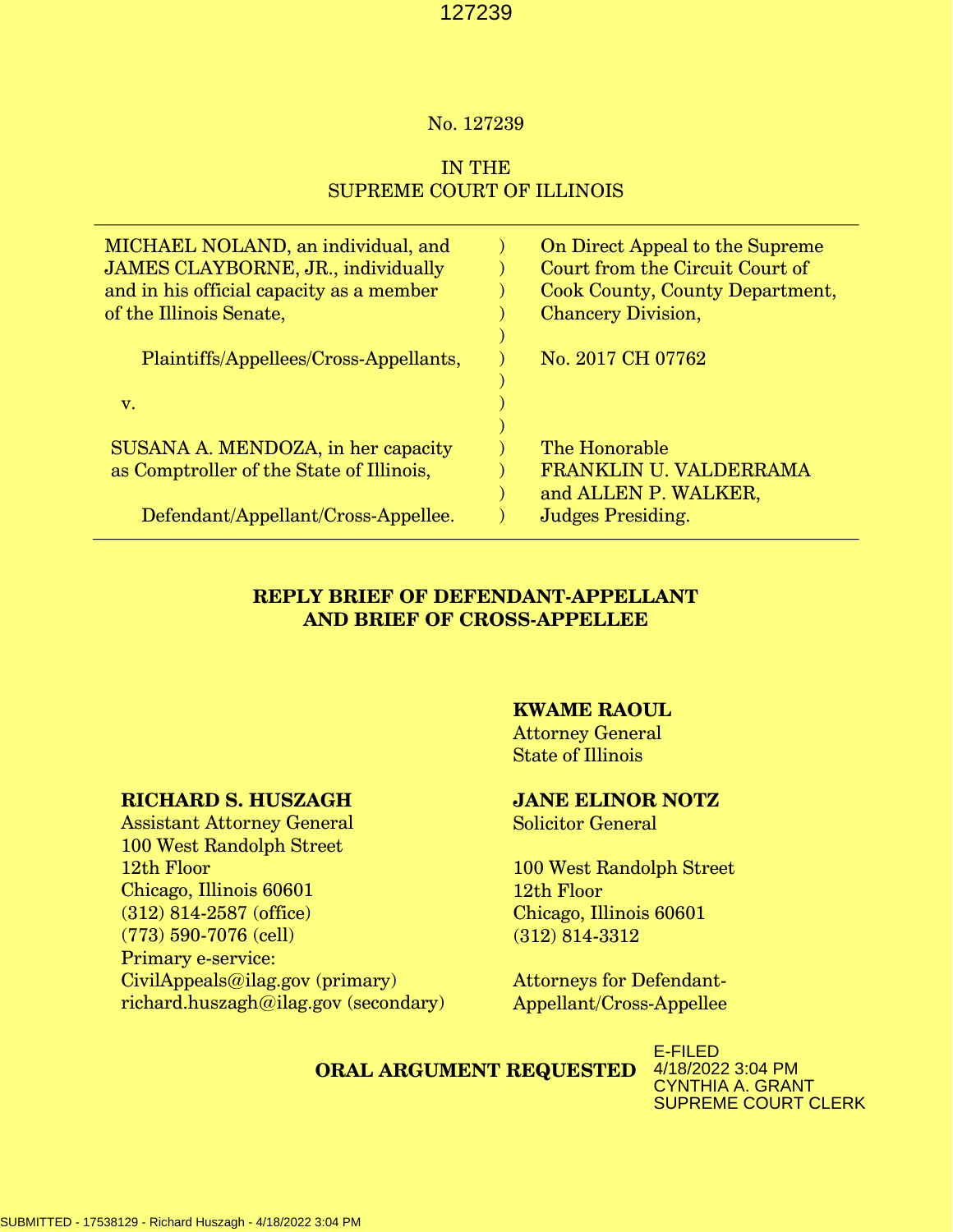## POINTS AND AUTHORITIES

|                | POINTS AND AUTHORITIES                                            |  |
|----------------|-------------------------------------------------------------------|--|
| I.             |                                                                   |  |
| П.             | The Salary Reduction Laws Are Not                                 |  |
|                | People v. Bochenek,                                               |  |
| In re $M.T.$ , |                                                                   |  |
|                | People v. Gray,                                                   |  |
|                | Hansen v. Raleigh,                                                |  |
|                | People v. Burns,                                                  |  |
|                |                                                                   |  |
|                | City of Los Angeles, Calif. v. Patel,                             |  |
|                | People v. Eubanks,                                                |  |
|                | Burns v. Mun. Officers Electoral Bd. of Vill. of Elk Grove Vill., |  |
|                | Oswald v. Hamer,                                                  |  |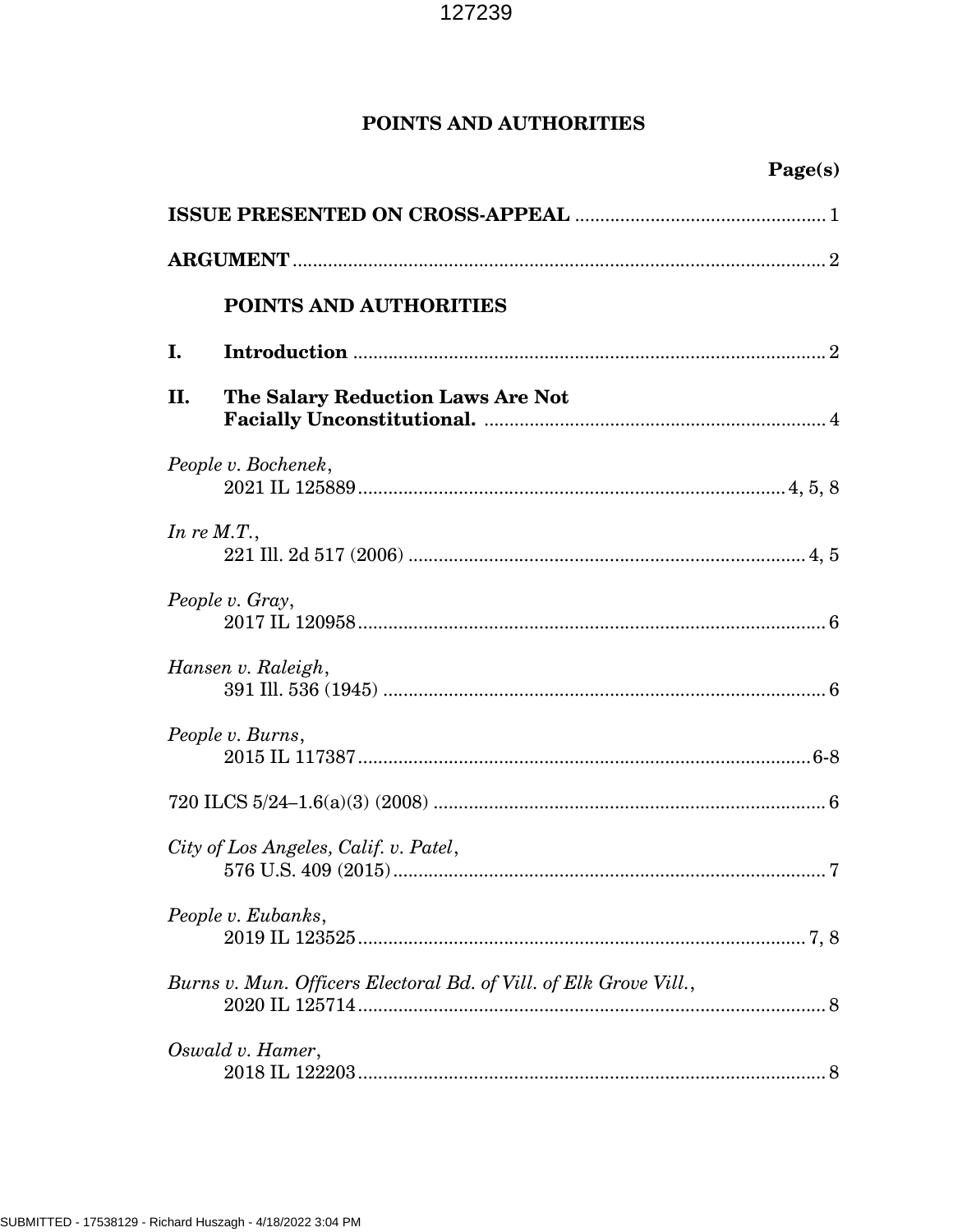| People v. Rizzo,                                                                                                                                                                          |
|-------------------------------------------------------------------------------------------------------------------------------------------------------------------------------------------|
| People v. One 1998 GMC,                                                                                                                                                                   |
| Doe A. v. Diocese of Dallas,                                                                                                                                                              |
| Bossert v. Granary Creek Union Drainage Dist. No. 1,                                                                                                                                      |
| 1989 Ill. Att'y Gen. Op. 257, File No. 89-002,                                                                                                                                            |
| Plaintiffs' Claims under the Legislative Salary Clause for<br>III.<br>Payments of Public Funds to Them Are Not Claims to<br><b>Enforce "Public Rights," Exempt from the Comptroller's</b> |
| City of Shelbyville v. Shelbyville Restorium, Inc.,                                                                                                                                       |
| Spokeo, Inc. v. Robins,                                                                                                                                                                   |
| Seth Davis, <i>Implied Public Rights of Action</i> ,                                                                                                                                      |
| F. Andrew Hessick, Standing, Injury in Fact, and Private Rights,                                                                                                                          |
| Du Page County v. Graham, Anderson, Probst & White, Inc.,                                                                                                                                 |
| People ex rel. City of Chicago v. Comm'l Union Fire Ins. Co.,                                                                                                                             |
| Brown v. Trustees of Schools,                                                                                                                                                             |
| City of Chicago v. Latronica Asphalt & Grading, Inc.,                                                                                                                                     |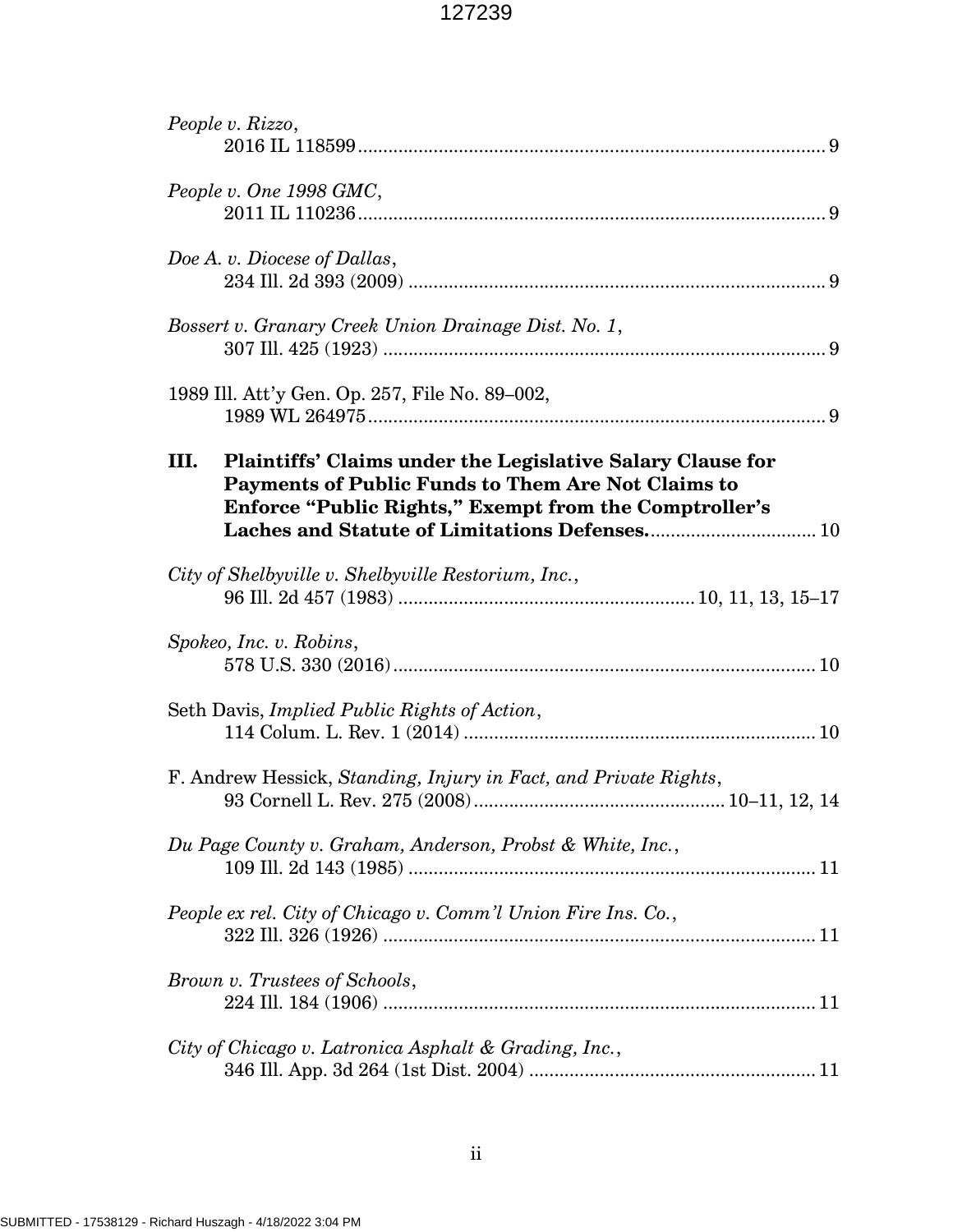| People ex rel. Scott v. Illinois Racing Bd.,                         |
|----------------------------------------------------------------------|
| Hunt v. Chicago Horse & Dummy R. Co.,                                |
| Hunt v. Chicago Dummy R. Co.,                                        |
| Folcarelli v. Spencer,                                               |
|                                                                      |
| Young v. Bryco Arms,                                                 |
| Hoyt v. McLaughlin,                                                  |
| Dunne v. Rock Island County,                                         |
| Murphy v. City of Park Ridge,                                        |
| People ex rel. First Nat. Bank v. Czaszewicz,                        |
|                                                                      |
| O'Brien v. Members of Bd. of Aldermen of City of Pawtucket,          |
| Tax Equity All. for Mass. v. Comm'r of Revenue,                      |
| People ex rel. J. H. Anderson Monument Co. v. Rosehill Cemetery Co., |
| Cahokia Unit Sch. Dist. No. 187 v. Pritzker,                         |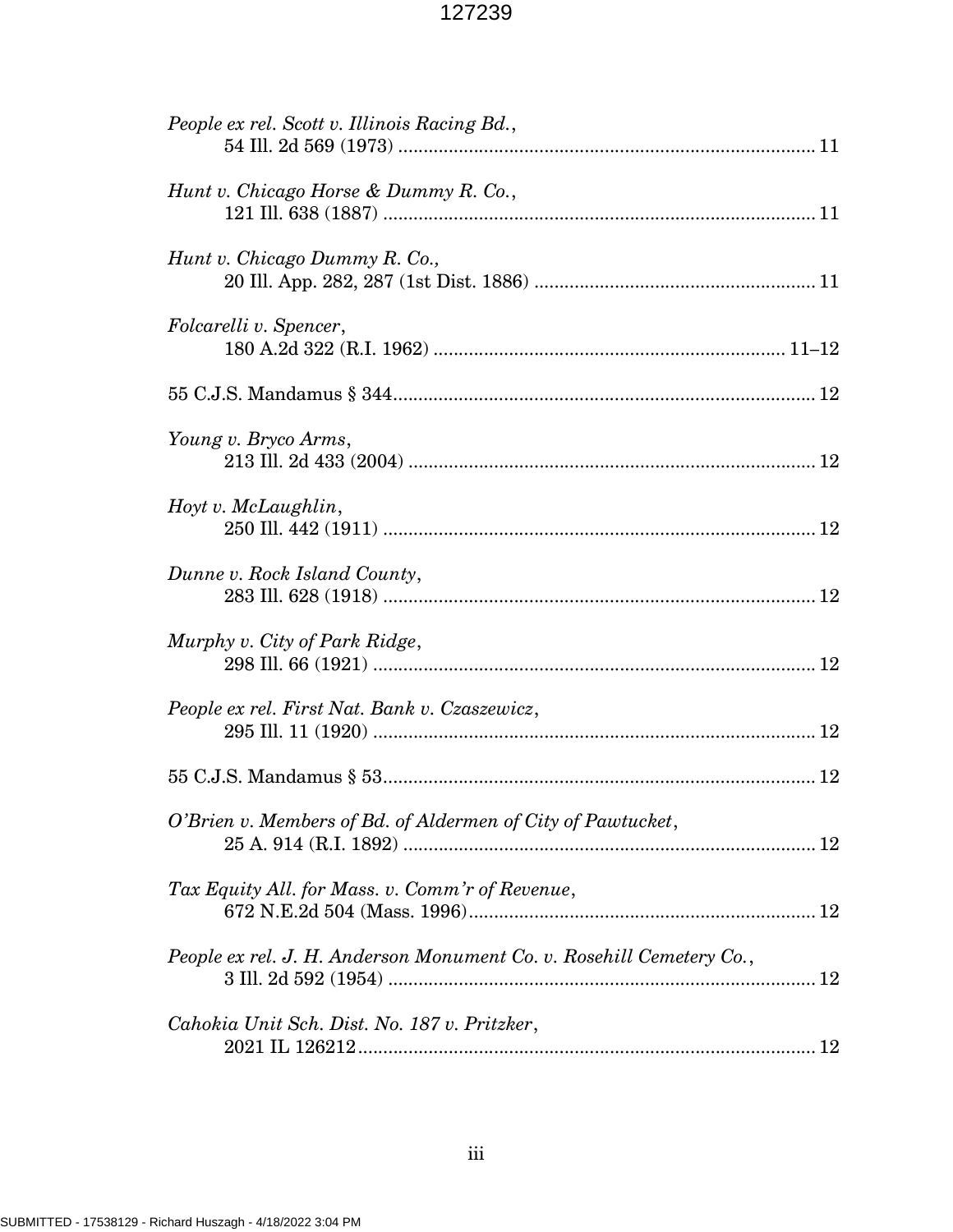| Retail Liquor Dealers Protective Ass'n of Ill. v. Schreiber, |
|--------------------------------------------------------------|
| Greer v. Illinois Hous. Dev. Auth.,                          |
| Glisson v. City of Marion,                                   |
| Brooks v. Midas-Int'l Corp.,                                 |
| People ex rel. Faulkner v. Harris,                           |
| Parker v. People,                                            |
| Richard Henry Seamon, Patagonia vs. Trump,                   |
| Caleb Nelson, Adjudication in the Political Branches,        |
| Greenwood v. Town of LaSalle (1891),                         |
| Crumpler v. Logan Ccounty,                                   |
| People ex rel. Akin v. Loeffler,                             |
| Levitt v. Gorris,                                            |
| Gust v. Village of Skokie,                                   |
| People ex rel. Northrup v. City Council of City of Chicago,  |
| Galpin v. City of Chicago,                                   |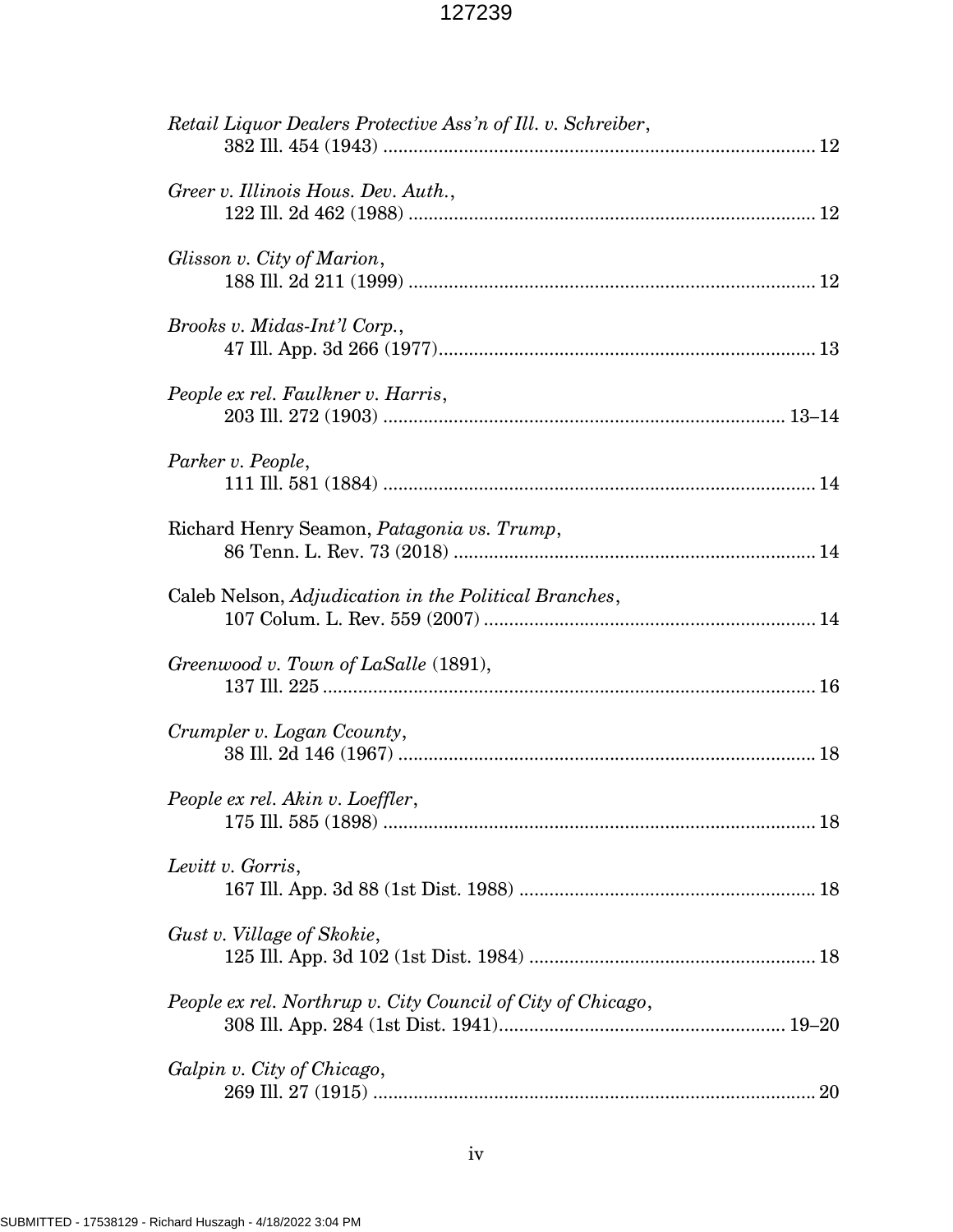|     | Pitsch v. Continental & Commercial National Bank of Chicago,                                                                                                                                                                               |
|-----|--------------------------------------------------------------------------------------------------------------------------------------------------------------------------------------------------------------------------------------------|
|     | Deasey v. City of Chicago,                                                                                                                                                                                                                 |
|     | Lashever v. Zion-Benton Twp. High Sch.,                                                                                                                                                                                                    |
|     | Lee v. City of Decatur,                                                                                                                                                                                                                    |
|     | People ex rel. MacGowan v. Chicago Park Dist.,                                                                                                                                                                                             |
|     | People ex rel. Hollie v. Chicago Park Dist.,                                                                                                                                                                                               |
| IV. | The Statute of Limitations Began to Run on Plaintiffs'<br><b>Claims When They Did Not Receive the Payments They</b><br>Claim, Not When the Circuit Court Agreed with their                                                                 |
|     | Fancil v. Q. S. E. Foods, Inc.,                                                                                                                                                                                                            |
|     | Kelly v. Chicago Park Dist.,                                                                                                                                                                                                               |
|     | City of Chicago v. People ex rel. Gray,                                                                                                                                                                                                    |
|     | People ex rel. McDonnell v. Thompson,                                                                                                                                                                                                      |
|     | Sundance Homes, Inc. v. County of DuPage,                                                                                                                                                                                                  |
| V.  | The Comptroller Stated a Valid Defense that Plaintiffs<br>Waived Their Claims to Additional Compensation by Voting,<br>After Their Terms in Office Began, to Accept Less than the<br>Legislative Salary Clause Entitled Them to Receive 23 |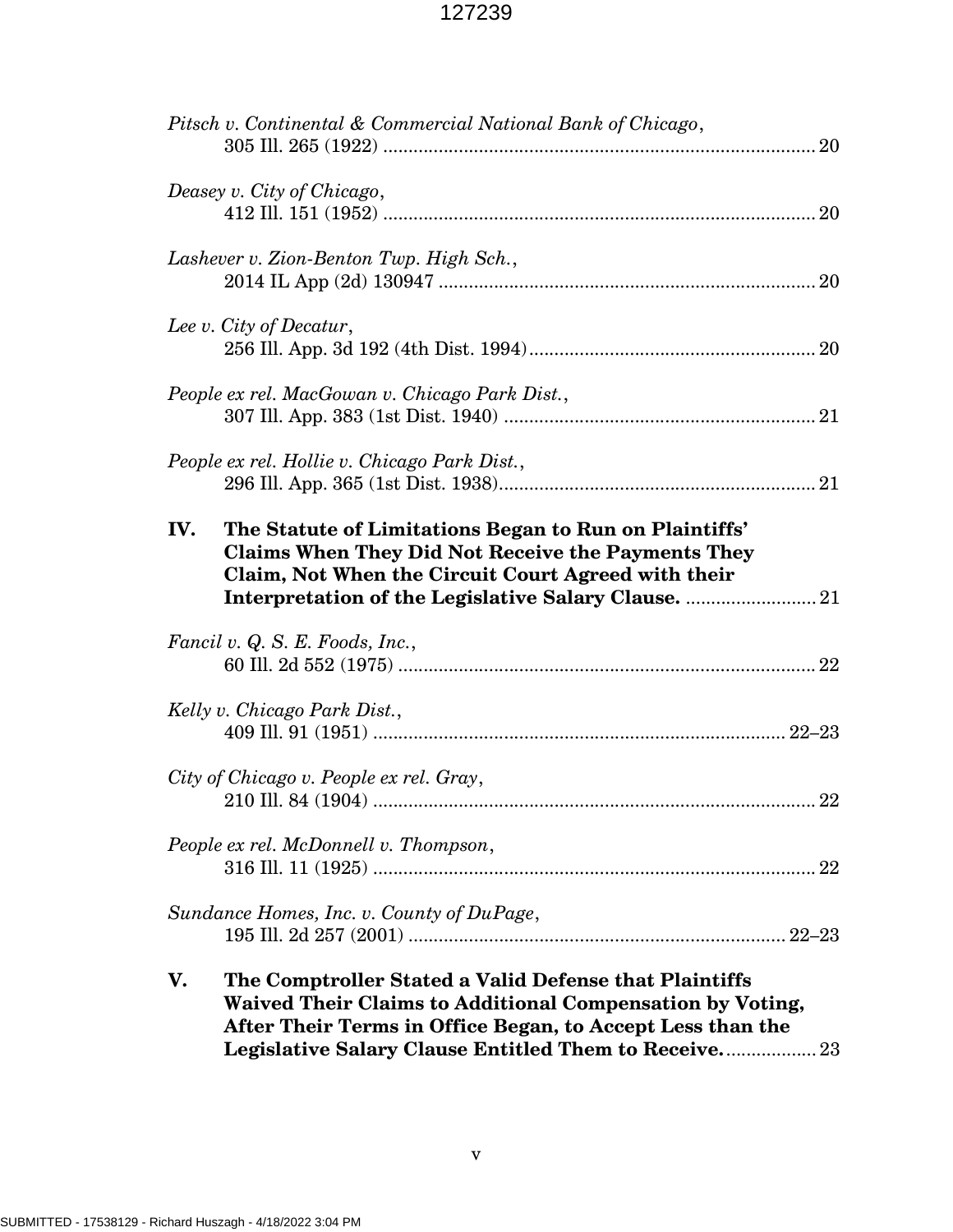| Smith v. Freeman,                                                                                                                                                                              |
|------------------------------------------------------------------------------------------------------------------------------------------------------------------------------------------------|
| Matthews v. Chicago Transit Auth.,                                                                                                                                                             |
| Williams v. Illinois State Scholarship Comm'n,                                                                                                                                                 |
| Recht v. Kelly,                                                                                                                                                                                |
| People ex rel. MacGowan v. Chicago Park Dist.,                                                                                                                                                 |
| VI.<br><b>Plaintiffs' Cross-Appeal Lacks Merit Because the Circuit</b><br>Court Correctly Held that They May Not Obtain a Judgment<br>that Grants Relief in Favor of Other Legislators Who Are |
|                                                                                                                                                                                                |
| Frank v. Teachers Ins. & Annuity Ass'n of Am.,                                                                                                                                                 |
| Ballard RN Ctr., Inc. v. Kohll's Pharmacy & Homecare, Inc.,                                                                                                                                    |
| Zenith Radio Corp. v. Hazeltine Research, Inc.,                                                                                                                                                |
| Taylor v. Sturgell,                                                                                                                                                                            |
| Richards v. Jefferson County, Alabama,                                                                                                                                                         |
| Sundance Homes, Inc. v. County of DuPage,                                                                                                                                                      |
| Feen v. Ray,                                                                                                                                                                                   |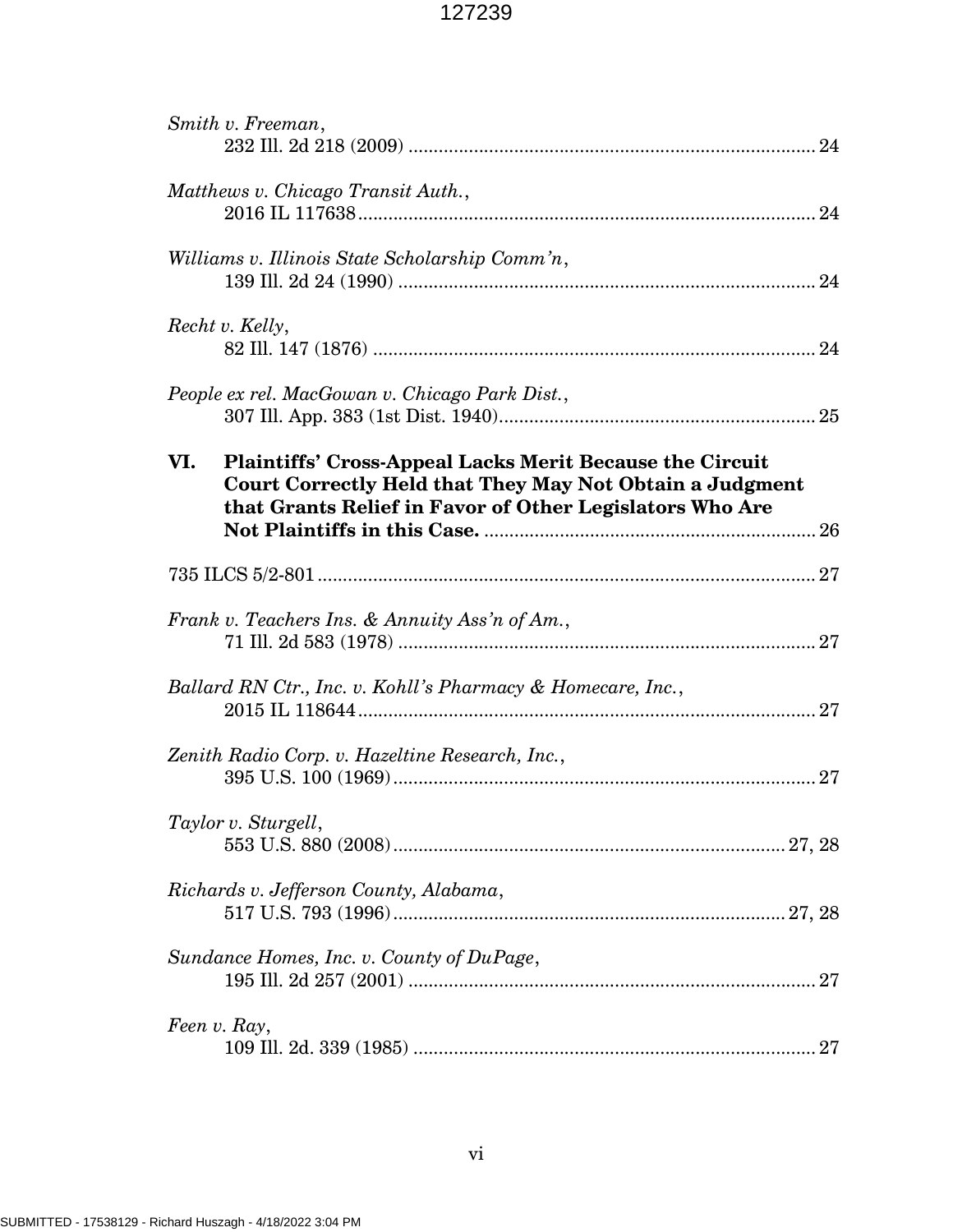| In re Loss,      | 28 |
|------------------|----|
|                  |    |
| Oswald v. Hamer, |    |
|                  |    |

# CERTIFICATE OF COMPLIANCE

## CERTIFICATE OF FILING AND SERVICE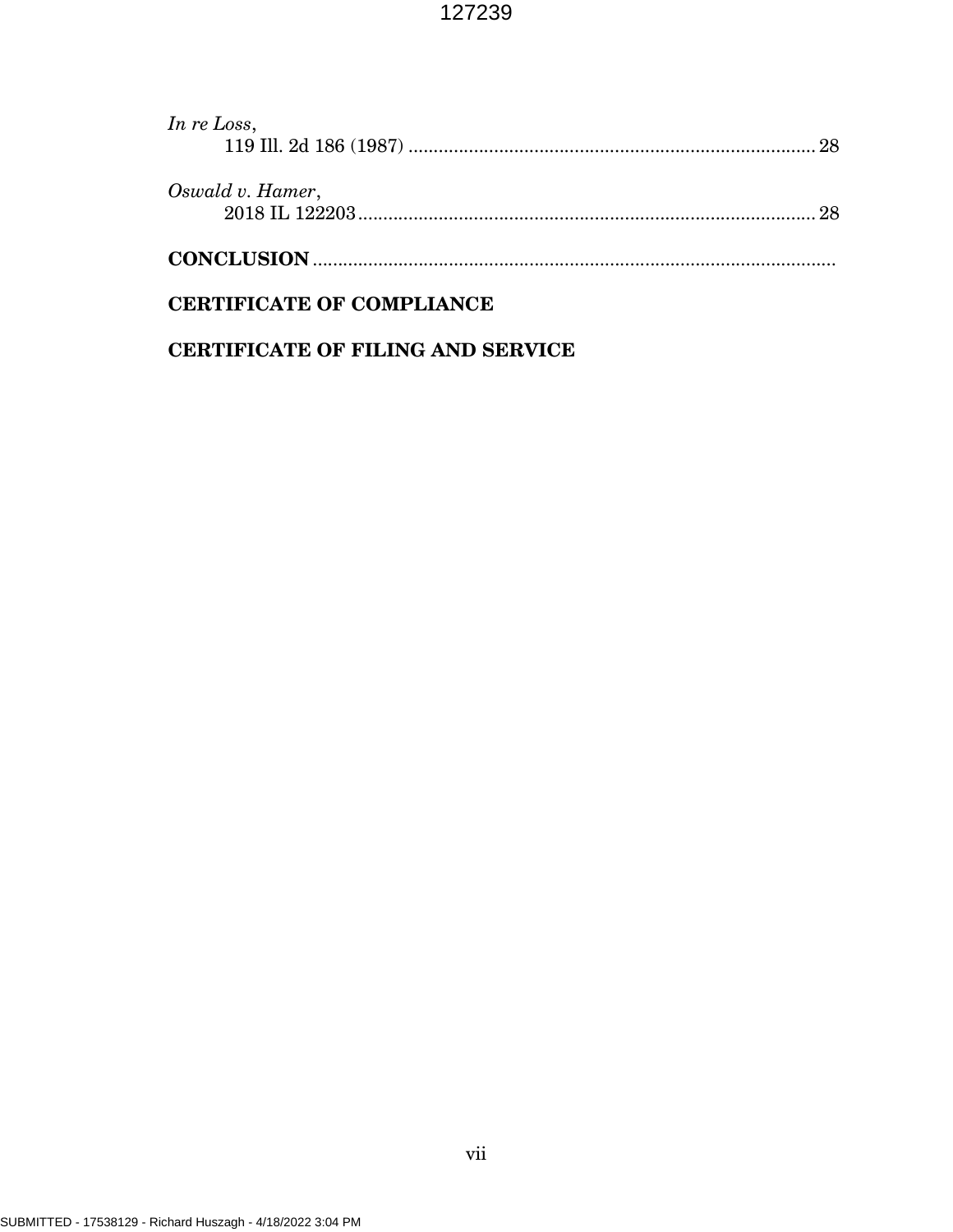## ISSUE PRESENTED ON CROSS-APPEAL

 Whether the circuit court correctly held that Plaintiffs' claim that the Salary Reduction Laws are unconstitutional did not permit them to seek a judgment granting monetary relief to other legislators who are not plaintiffs in this case.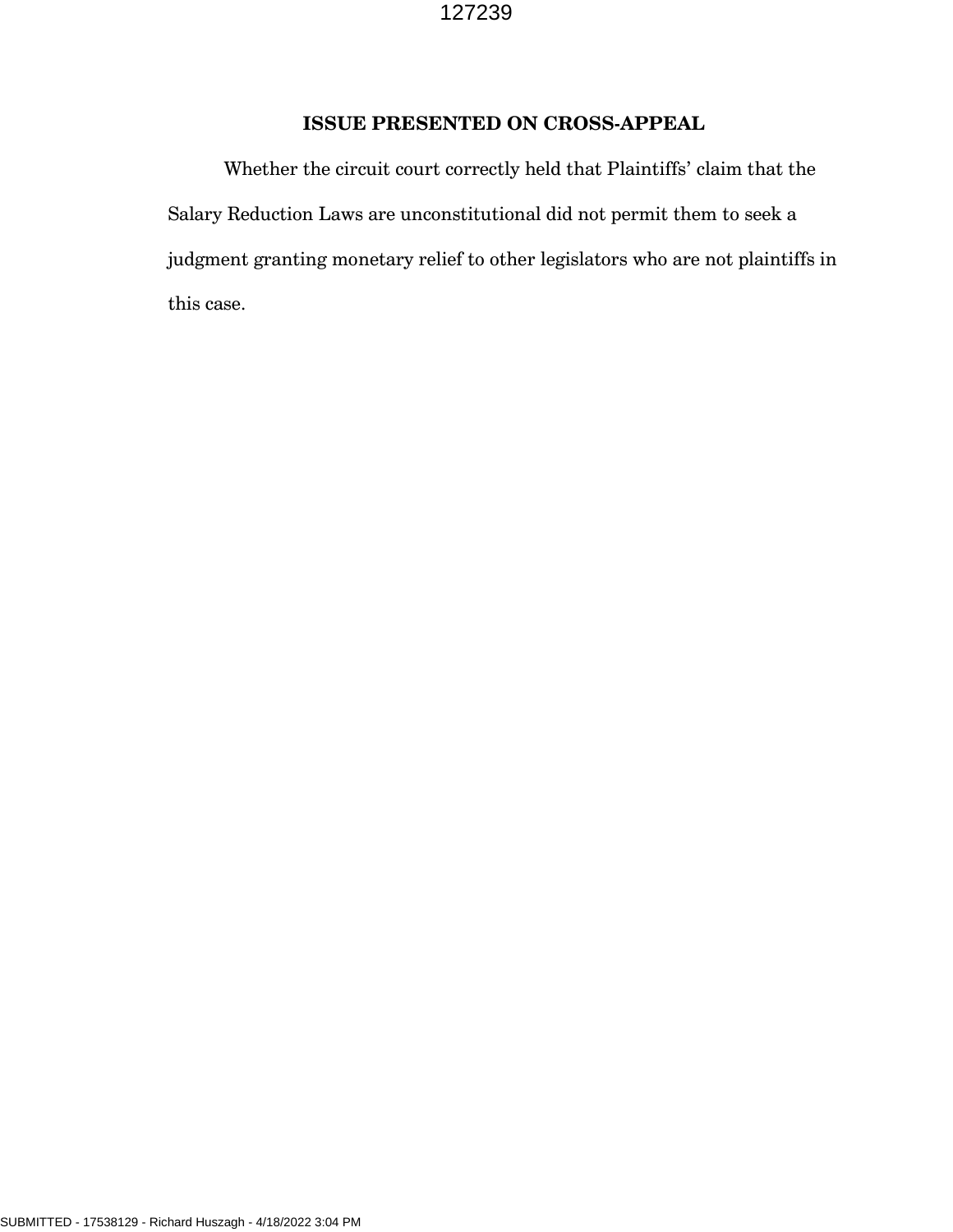#### ARGUMENT

#### I. Introduction

 In this action, former Illinois Senators Noland and Clayborne alleged that a series of laws they voted for, which reduced their salaries as legislators, violated the Legislative Salary Clause of the Illinois Constitution (art. IX, § 11), and they sought a judgment requiring Illinois Comptroller Susana Mendoza to pay them all of the compensation excluded by these laws, including compensation for periods of their legislative terms covered by one of these laws (the "Salary Reduction Laws") after it was enacted. Plaintiffs sought such relief for those periods (as well as the parts of their terms in office before the relevant Salary Reduction Law took effect) on the theory that the Salary Reduction Laws were *facially* unconstitutional, and therefore *void ab* initio. The circuit court agreed with that contention, expressly finding that the Salary Reduction Laws are facially unconstitutional, and entered a judgment in Plaintiffs' favor requiring the Comptroller to pay them all of the amounts they claimed. That was error.

 The circuit court also held that none of the Comptroller's affirmative defenses of laches, the statutes of limitations, and waiver, was available to eliminate or reduce Plaintiffs' recovery. That was also error. The circuit court correctly held, however, that Plaintiffs were not entitled to a judgment granting individual monetary relief to other legislators who are not plaintiffs in this case.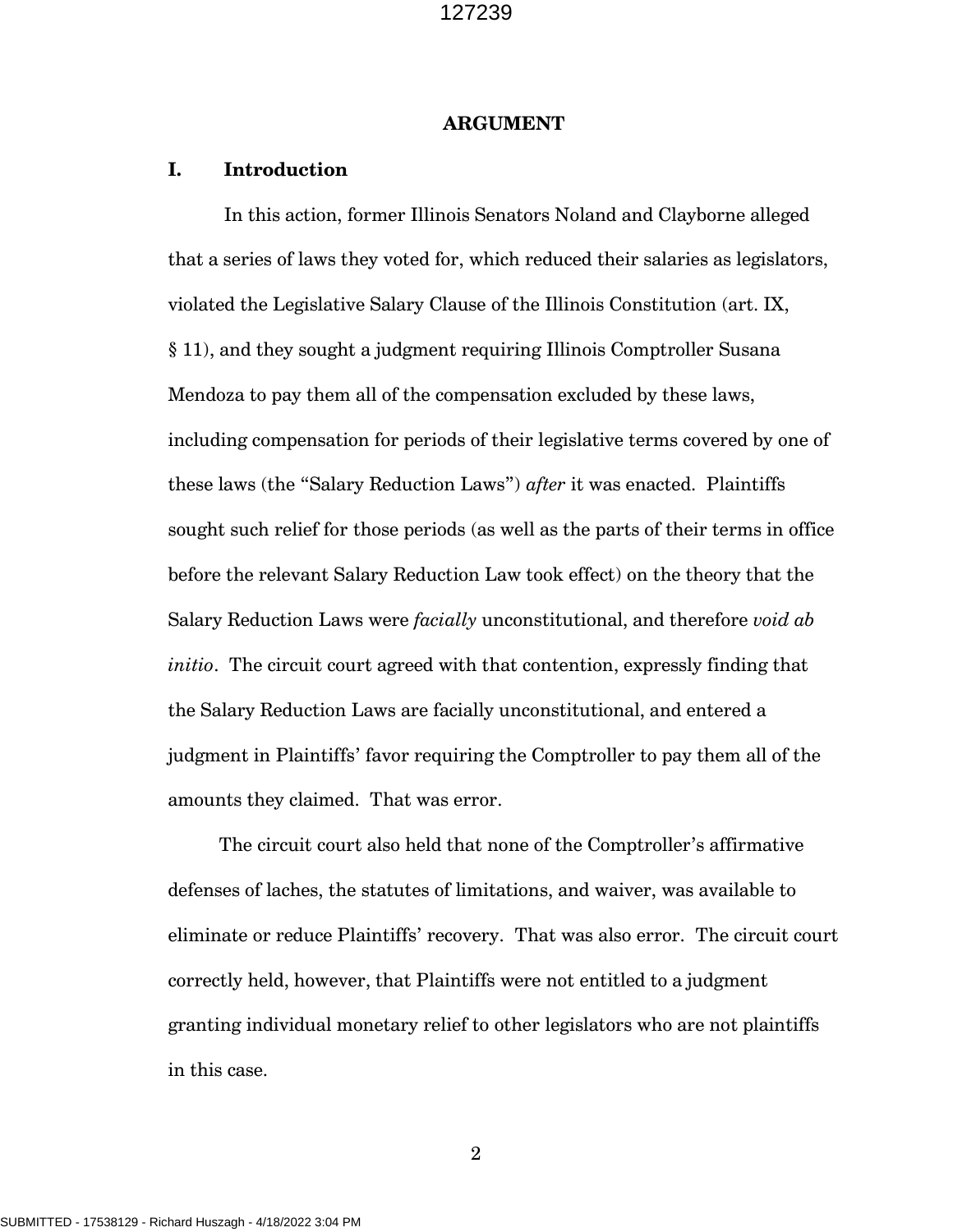In this appeal, the Comptroller challenges the circuit court's rulings that the Salary Reduction Laws are facially unconstitutional and that none of her affirmative defenses is available against Plaintiffs' claims. In their crossappeal, Plaintiffs challenge the circuit court's holding that they cannot obtain monetary relief for legislators who are not parties in this case.

\* \* \*

 Plaintiffs' position in this litigation — that their demand for monetary recovery from the State is not subject to any affirmative defenses, including laches and the statute of limitations, and that they may obtain the equivalent of class-wide relief for all state legislators without filing a class action proceeds from two flawed premises. First, Plaintiffs maintain that the Salary Reduction Laws are facially unconstitutional, and hence void ab abinitio, on the basis that these Laws could not validly apply in any circumstances. But each of the Salary Reduction Laws could validly apply to any legislator's term that began *after* that Law took effect, including several of Plaintiffs' own terms in office. Second, Plaintiffs contend that their claim to recover unpaid salaries represents the enforcement of a "public right" that is not subject to the Comptroller's laches and statute of limitations defenses, and for which Plaintiffs were entitled to a judgment awarding monetary relief to all similarly situated legislators, including legislators who are not plaintiffs in this case. Plaintiffs are mistaken. Public rights are rights of the people collectively (e.g., to unobstructed public roads). Here, Plaintiffs seek to enforce "private rights"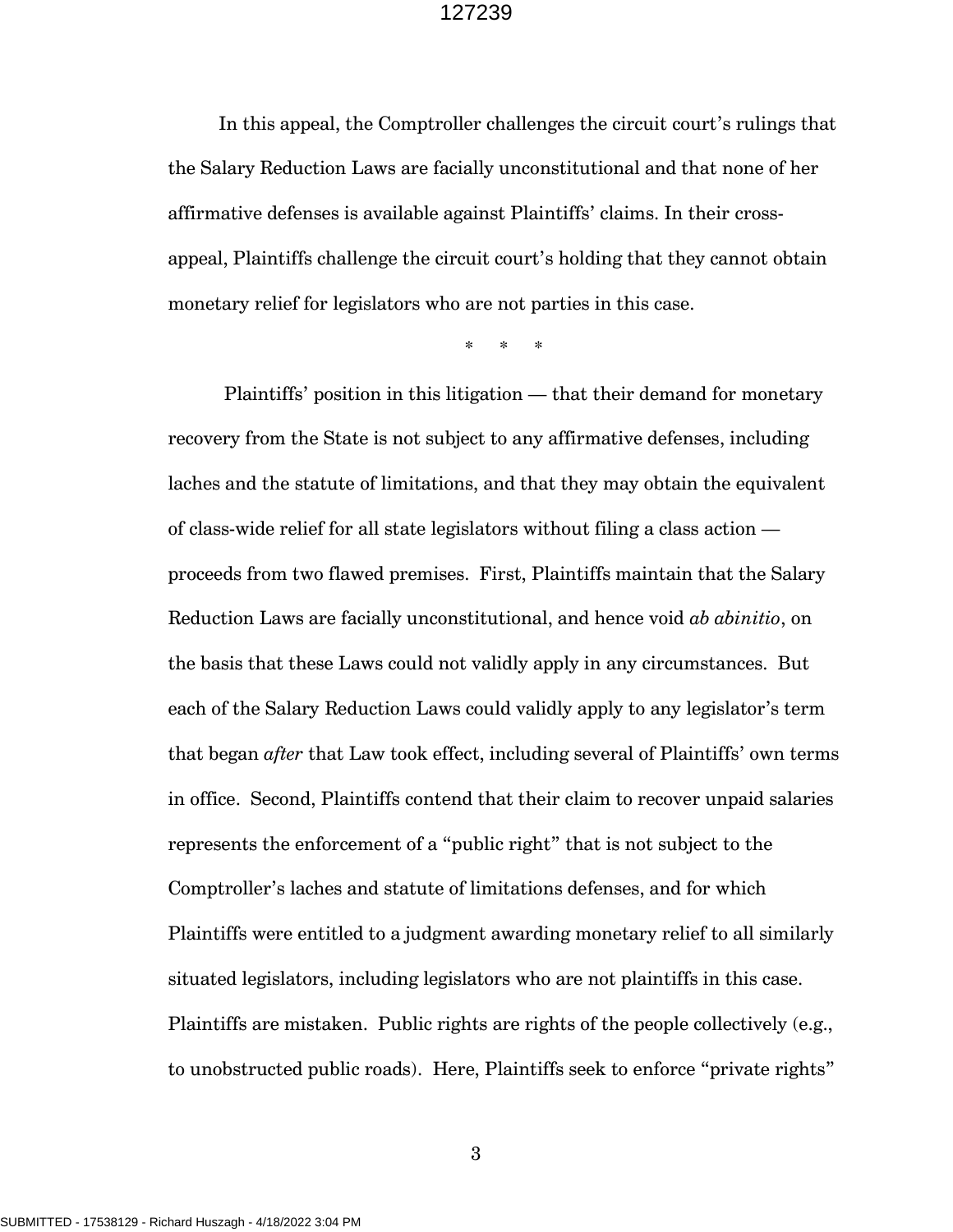for their individual benefit. Thus, their claims are subject to the Comptroller's laches and statute of limitations defenses, and Plaintiffs may seek relief only for themselves. In addition, Plaintiffs, as members of the body that set their own salaries, could validly waive claims that they were legally entitled to higher salaries — which they did by voting to receive lower amounts — after those rights accrued.

#### II. The Salary Reduction Laws Are Not Facially Unconstitutional.

 In support of their argument to sustain the circuit court's ruling that the Salary Reduction Laws are facially unconstitutional, Plaintiffs have abandoned any reliance on, and do not even mention, that court's rationale: that a statute must be facially unconstitutional, not unconstitutional as applied, if the court "has not held an evidentiary hearing." (C 891.) As explained in the Comptroller's brief (at 18–20), that reasoning is unsound. Thus, the issue here is whether, under the test this Court has repeatedly affirmed, there is "no set of circumstances" in which the Salary Reduction Laws could validly apply. People v. Bochenek, 2021 IL 125889, *[10]*; see In re M.T., 221 Ill. 2d 517, 532–33, 536 (2006).

 Plaintiffs purport to accept and apply this standard. (Pl. Br. at 5, 7, 10.) But they actually urge the Court to apply a different standard, under which a statute that is invalid in some applications is facially unconstitutional if the General Assembly could have written it to apply only in situations where it is constitutional. (Pl. Br. at 7–11.) The Court should reject that approach, under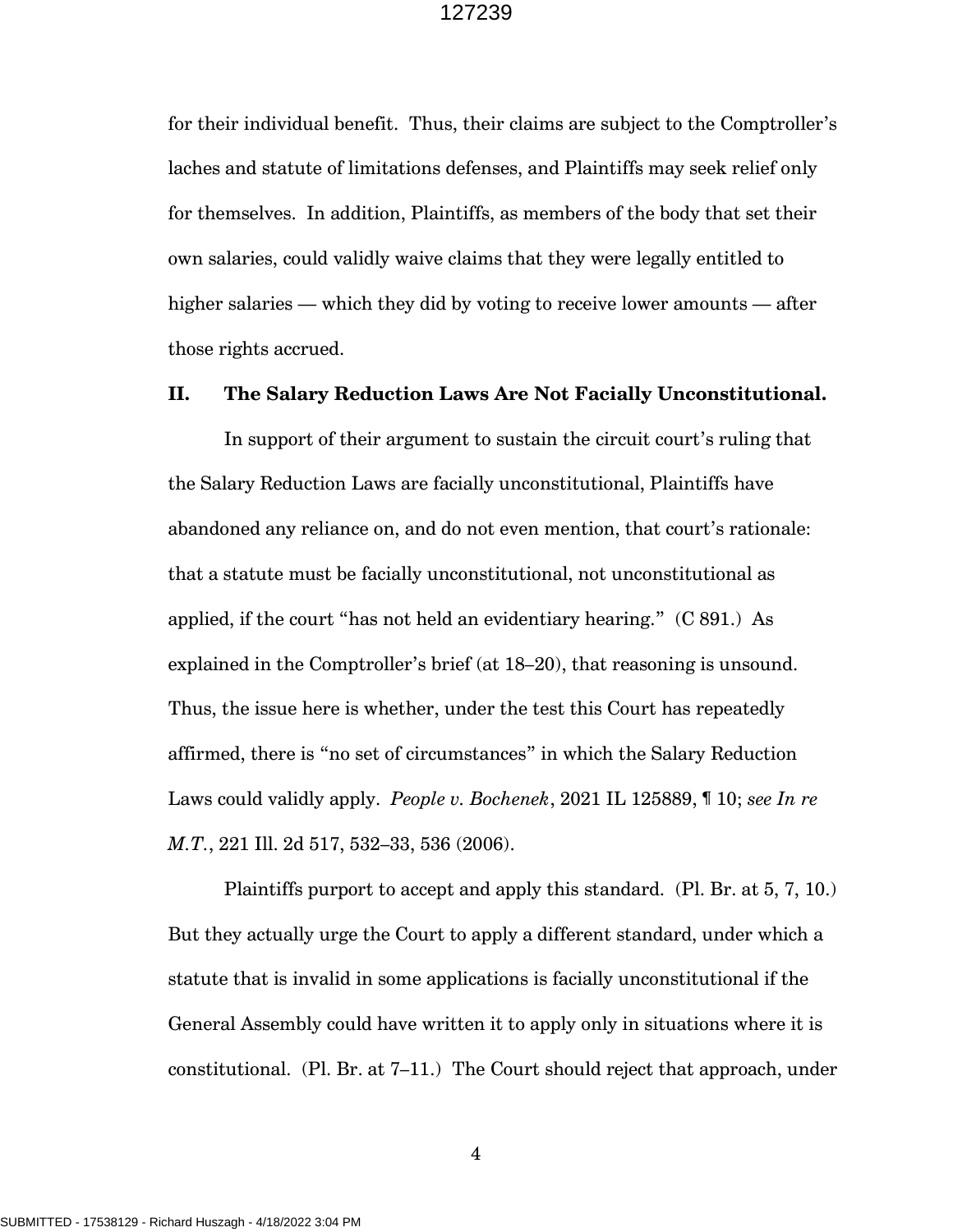which virtually every statute that is unconstitutional in some circumstances would be facially unconstitutional because the legislature could have written it to exclude its invalid applications. Plaintiffs also simply ignore the situations in which a Salary Reduction Law would validly apply to a legislator's term of office that began after that Law took effect.

 For starters, Plaintiffs' argument mistakenly focuses on the scope of the Salary Reduction Laws according to their terms, not whether the application of those terms to specific situations is valid or invalid. Thus, Plaintiffs' argument begins with the incorrect premise that if a statute, by its terms, applies to a category of defined conditions, it is facially unconstitutional unless it may constitutionally be applied in  $all$  situations falling within that category. Plaintiffs argue as follows:

All of the statutes are mandatory and prohibit the Comptroller from making any COLA payments or any Furlough Day salary payments to any of the members of the General Assembly during any on the months of the fiscal year. . . . Because of this, there is no set of circumstances where the Comptroller could comply with the statutes without violating the Constitution.

(Pl. Br. at 4–5, emphasis in original.) This contention embodies an "all-ornothing" fallacy under which a law that by its terms applies to many particular instances is facially constitutional only if it can constitutionally apply to all of those instances. That gets the doctrine exactly wrong.

 As the Court has repeatedly held, a statute is facially unconstitutional only if there are no circumstances in which it could validly apply. Bochenek, 2021 IL 125889,  $\P$  10; In re M.T., 221 Ill. 2d at 536 (a facial challenge requires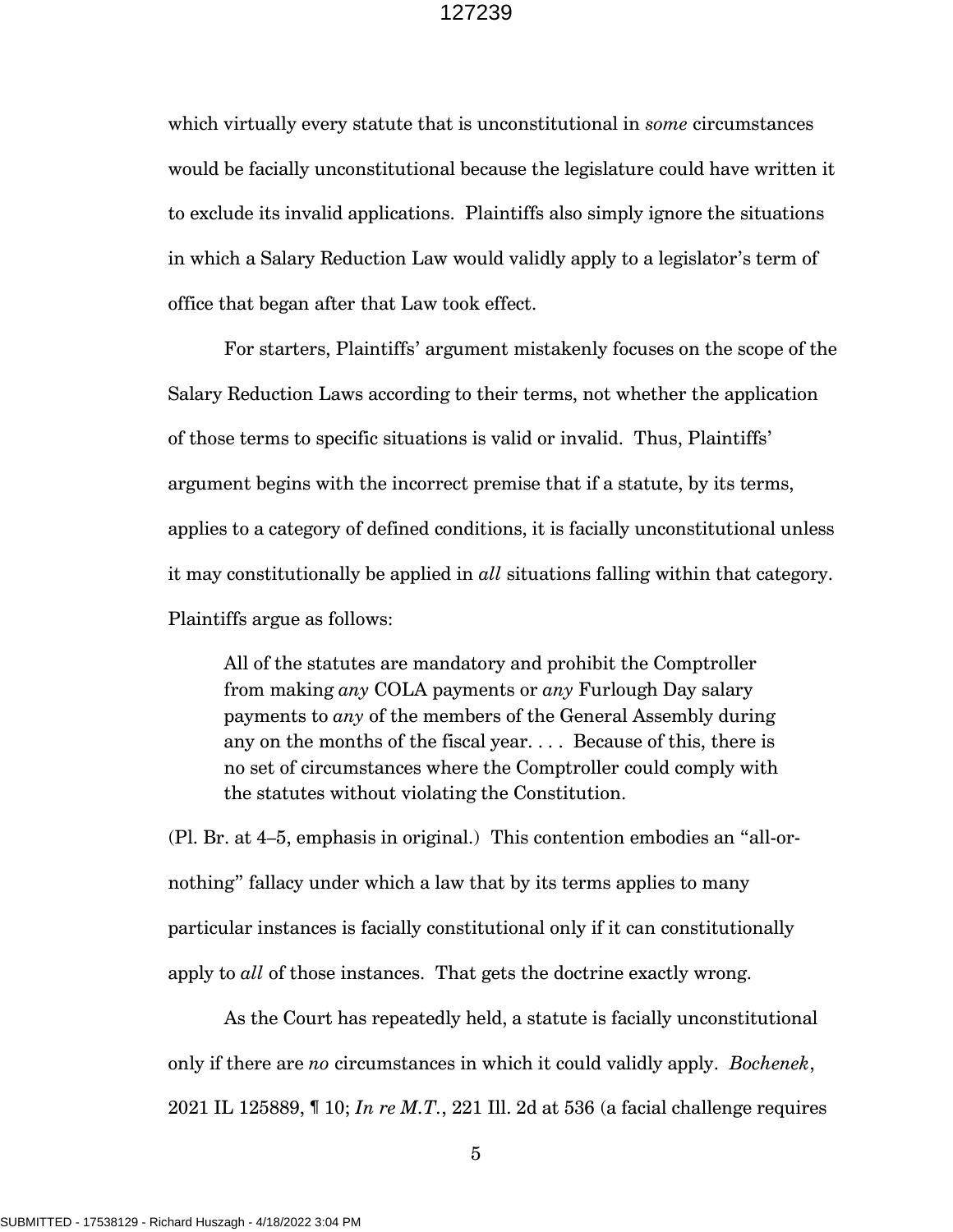"showing that the statute would be invalid under  $an\gamma$  imaginable set of circumstances") (emphasis in original). If that standard is not met, constitutional applications of the statute may be given effect, while any unconstitutional applications will not. People v. Gray, 2017 IL 120958,  $\text{\textsterling}58$ ; Hansen v. Raleigh, 391 Ill. 536, 546 (1945). Plaintiffs' proposed standard for declaring a statute facially unconstitutional unless all of its applications are valid would largely obliterate the distinction between facial and as-applied challenges and likely nullify thousands of otherwise valid laws where the legislature could have expressly excluded any subset of applications to which the law cannot constitutionally apply.

 Plaintiffs attempt to bolster their proposed redefinition of the standard for determining whether a law is facially unconstitutional by relying on the Court's decision in People v. Burns, 2015 IL 117387. That attempt misapprehends Burns' holding, which expressly acknowledged and applied the same standard that the Court has recognized for years.

 Burns involved a constitutional challenge to a provision of Illinois' aggravated unlawful use of a weapon statute making it a criminal offense to carry in a public place a firearm that "was uncased, loaded and immediately accessible," which the Court described as "a flat ban on carrying ready-to-use guns outside the home." 2015 IL 117387, ¶¶ 9, 14, 25 (quoting 720 ILCS 5/24–  $1.6(a)(3)(2008)$ . The sentencing provision of the statute increased the punishment to a Class 2 felony if the offense was committed by a person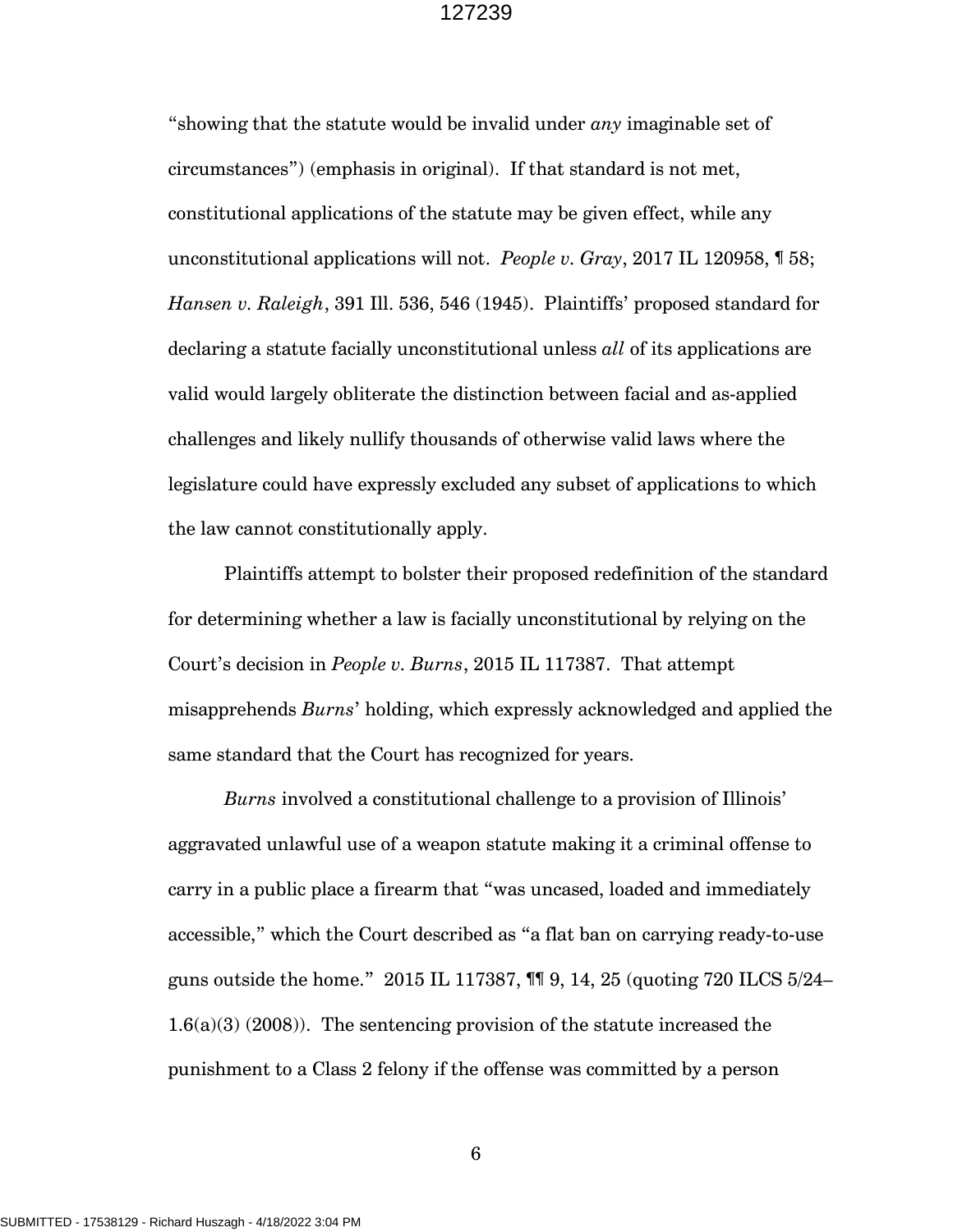previously convicted of felony. Id., ¶ 9. Reaffirming its prior holding that the Second Amendment does not allow the State to impose "an absolute ban on an individual's right to possess a gun for self-defense outside the home," id.,  $\lceil 21, \rceil$ the Court ruled that this provision was facially unconstitutional because it was invalid in all possible applications within the scope of its terms,  $id.$ ,  $\P\P$  26–32.<sup>1</sup> Responding to the People's argument that the provision was not facially unconstitutional because the Second Amendment permits reasonable restrictions on the use of firearms by felons, the Court held that the legislature made use of a firearm by a felon a sentencing enhancement, not an element of the offense, and that the Court could not add a prior felony as an element of the offense where the legislature had not done so.  $Id$ .,  $\P$  194  $-$ 30. Thus, contrary to Plaintiffs' characterization of Burns, the Court held that the statute was invalid in *all* applications under its terms as enacted, even as to defendants who had a prior felony conviction, because the statute did not make such a conviction an element of the offense that the State must establish during the guilt phase of the case.

 $\overline{a}$ 

<sup>&</sup>lt;sup>1</sup> The Court's opinion in *Burns*, citing the United States Supreme Court's opinion in City of Los Angeles, Calif. v. Patel, 576 U.S. 409, 418 (2015), noted that whether a statute is facially unconstitutional is evaluated in light of situations where the challenged provision is operative, not situations where the provision has no relevance or effect. 2015 IL 117387, ¶ 27. That proposition does not affect the analysis here because the Salary Reduction Laws were operative, according to their terms, to legislators' terms of office that began after those Laws took effect. See People v. Eubanks, 2019 IL 123525, ¶ 60.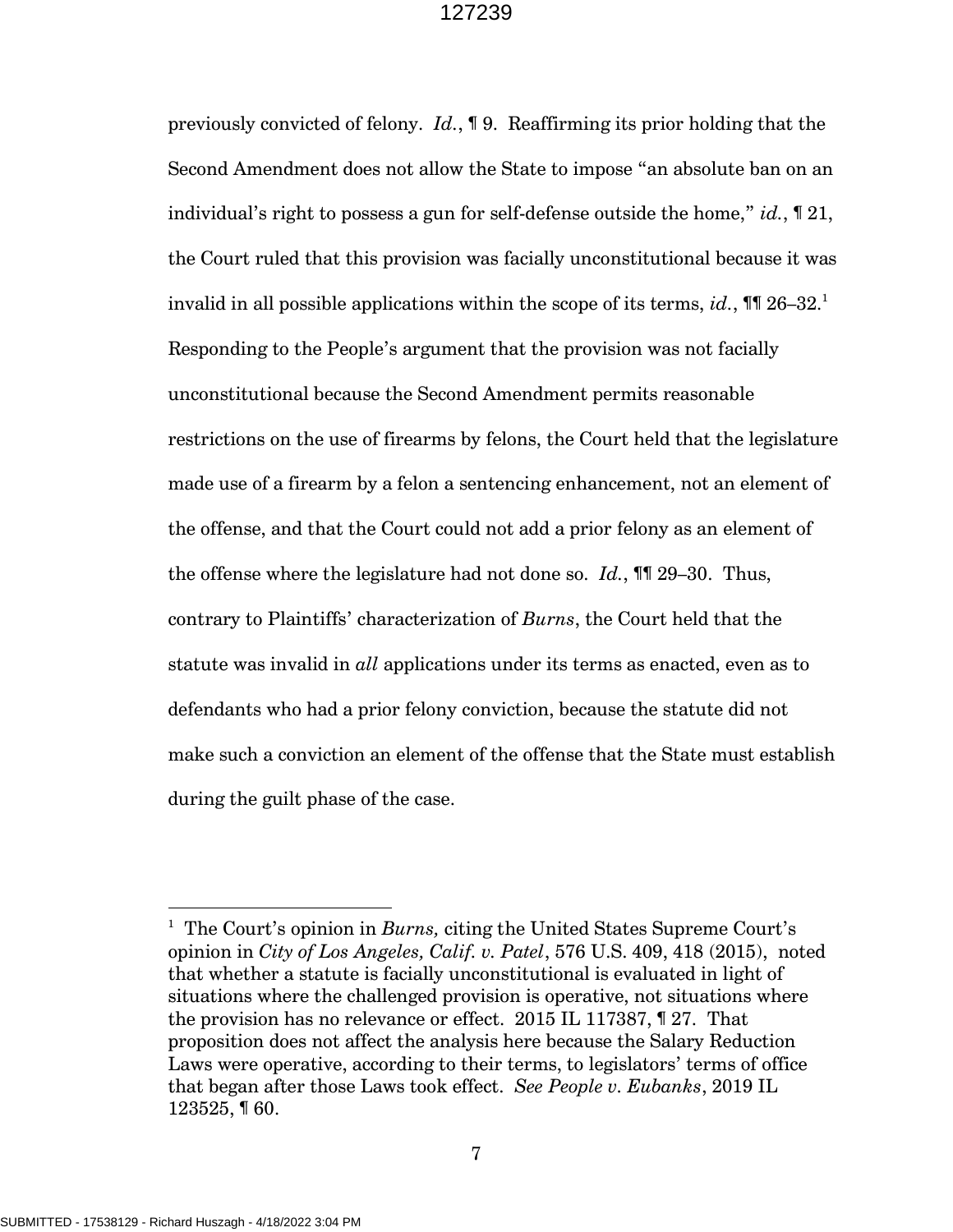Accordingly, there is no basis to contend that Burns intended to change the Court's long-established standard for deciding whether a statute is facially unconstitutional. Indeed, the concurrence in Burns suggested that the Court was doing that, 2015 IL 117387, ¶¶ 44–51 (Garman, J., concurring), but the majority disagreed and held that the statute at issue was facially invalid under "the long-accepted principle that a statute is facially unconstitutional only if no set of circumstances exists under which the [statute] would be valid."  $Id$ . 26 (citation and internal quotation marks omitted, brackets in original). And on numerous occasions since *Burns* the Court has reaffirmed and applied that standard. See, e.g., Bochenek, 2021 IL 125889, ¶ 10; Burns v. Mun. Officers Electoral Bd. of Vill. of Elk Grove Vill., 2020 IL 125714, ¶¶ 13–26; Eubanks, 2019 IL 123525, ¶¶ 34, 59–68; Oswald v. Hamer, 2018 IL 122203, ¶ 40.

 In this case, the "no set of circumstances" standard is not satisfied because Plaintiffs admit that the Legislative Salary Clause does not prohibit a change in legislators' compensation during their terms in office that begin after a law enacting that change takes effect. And Plaintiffs themselves had terms in office that began after some of the Salary Reduction Laws became law. (C 355, 357.) A valid application would also exist if a legislator's seat were vacated and a new Senator or Representative took the seat after one of the Salary Reduction Laws took effect. Those circumstances defeat any claim of facial unconstitutionality. See Oswald, 2018 IL 122203, ¶ 40 ("if any situation exists where a statute could be validly applied, a facial challenge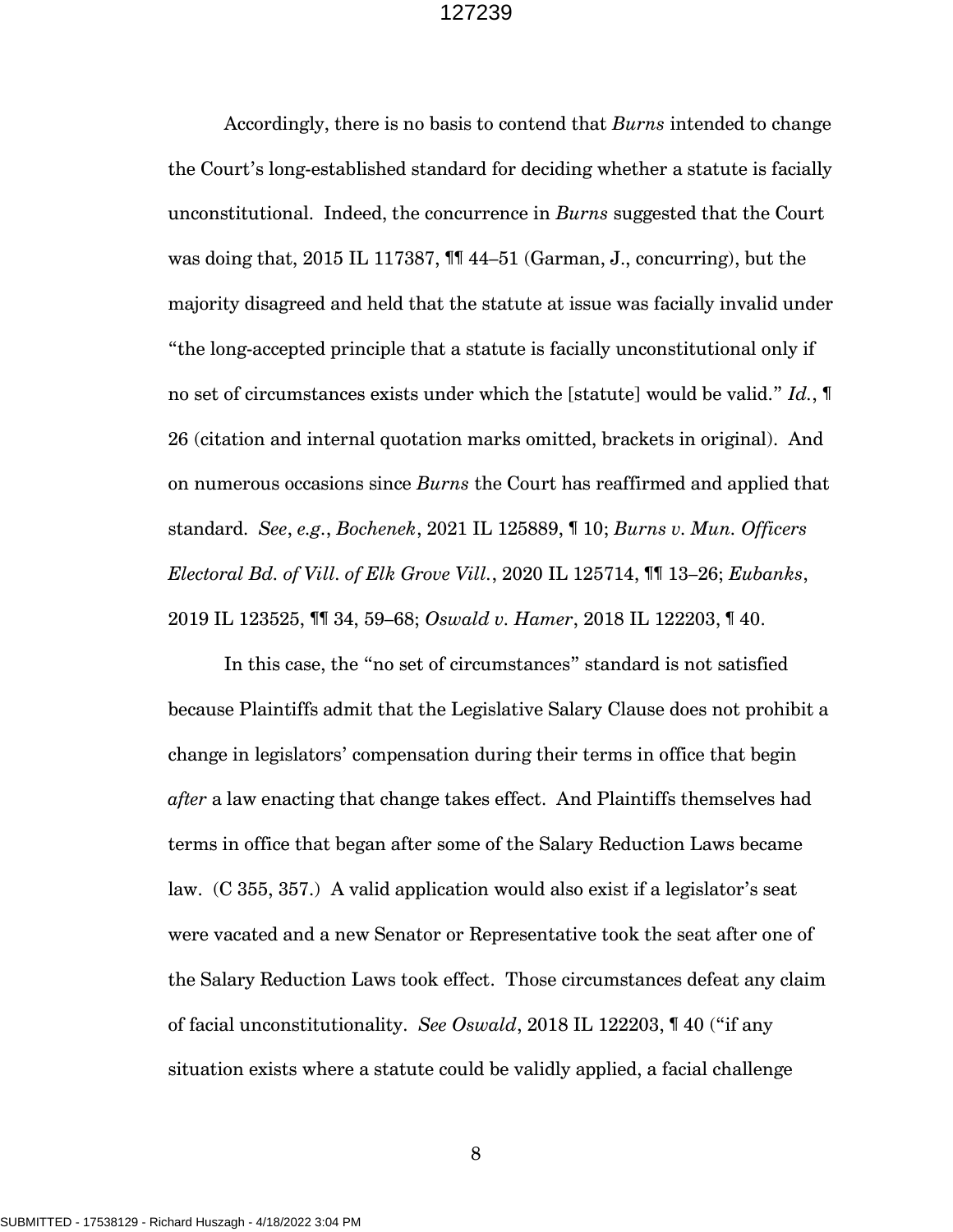must fail"); *People v. Rizzo*, 2016 IL 118599, ¶ 24 (same).

 Thus, as the Comptroller argued in her opening brief (at 15–20), the Salary Reduction Laws are not facially unconstitutional and may validly apply to the portions of Plaintiffs' terms in office that commenced after any of the Salary Reduction Laws took effect. Indeed, that is a common result for statutes that may validly apply prospectively but not retroactively. See People v. One 1998 GMC, 2011 IL 110236, ¶ 69; Doe A. v. Diocese of Dallas, 234 Ill. 2d 393, 404, 407–12 (2009); Bossert v. Granary Creek Union Drainage Dist. No. 1, 307 Ill. 425, 430 (1923). That is also what the Attorney General concluded in an opinion addressing an earlier statute that increased certain legislators' salaries, including for periods before the statute took effect. See 1989 Ill.  $Att'y$ Gen. Op. 257, File No. 89–002, 1989 WL 264975. After examining the statute and the Legislative Salary Clause, the Attorney General gave the opinion that the Clause "prohibits these salary increases from taking effect *during the current term* of any member of the General Assembly."  $Id.$ , 1989 WL 264975, \*5 (emphasis added). A law reducing legislators' salaries is no different.

 In sum, Plaintiffs' argument that the Salary Reduction Laws are facially unconstitutional because the General Assembly could have expressly limited their application to legislators' terms commencing after the Laws were enacted is incorrect, and Plaintiffs do not otherwise defend the circuit court's finding of facial unconstitutionality. The circuit court's finding of facial unconstitutionality should therefore be reversed.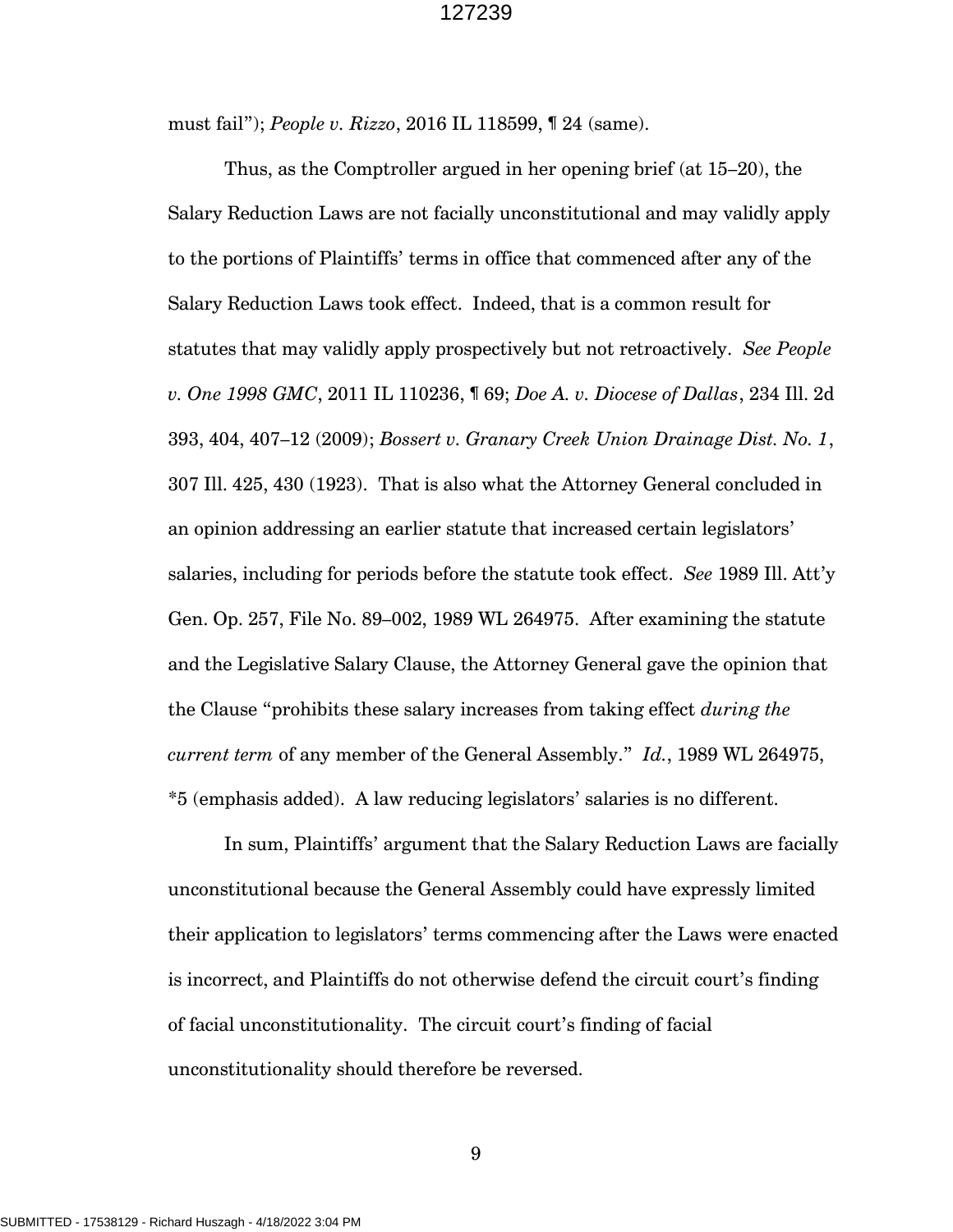### III. Plaintiffs' Claims under the Legislative Salary Clause for Payments of Public Funds to Them Are Not Claims to Enforce "Public Rights," Exempt from the Comptroller's Laches and Statute of Limitations Defenses.

 In support of their effort to sustain the circuit court's rulings in their favor, Plaintiffs' rely primarily on an argument the circuit court rejected: that their salary claims involve the assertion of a "public right" not subject to the Comptroller's laches or statute of limitations defenses. (A 26; C 1013; Pl. Br. at 11–17, 20–24.) Thus, Plaintiffs contend, "a public officer's right to his salary is not an individual right but rather a public right that belongs to the People of Illinois as a whole." (Pl. Br. at 20.) That contention is wrong. A claim by a public official seeking payment of compensation from public funds is the assertion of a private right, not a public right on behalf of the people generally. Indeed, claims by individuals seeking monetary relief against the government, like Plaintiffs' claims here, are the antithesis of a public right.

 English common law, adopted by many States, recognized a basic distinction between private rights, primarily asserted by individuals, and public rights, typically asserted by the government. City of Shelbyville v. Shelbyville Restorium, Inc., 96 Ill. 2d 457, 460 (1983); see Spokeo, Inc. v. Robins, 578 U.S. 330, 344–46 (2016) (Thomas, J., concurring); see generally Seth Davis, *Implied Public Rights of Action*, 114 Colum. L. Rev. 1, 47 (2014) ("The distinction between private rights, which protect personal entitlements, and public rights, which protect collective interests, is a persistent feature of American law."); F. Andrew Hessick, Standing, Injury in Fact, and Private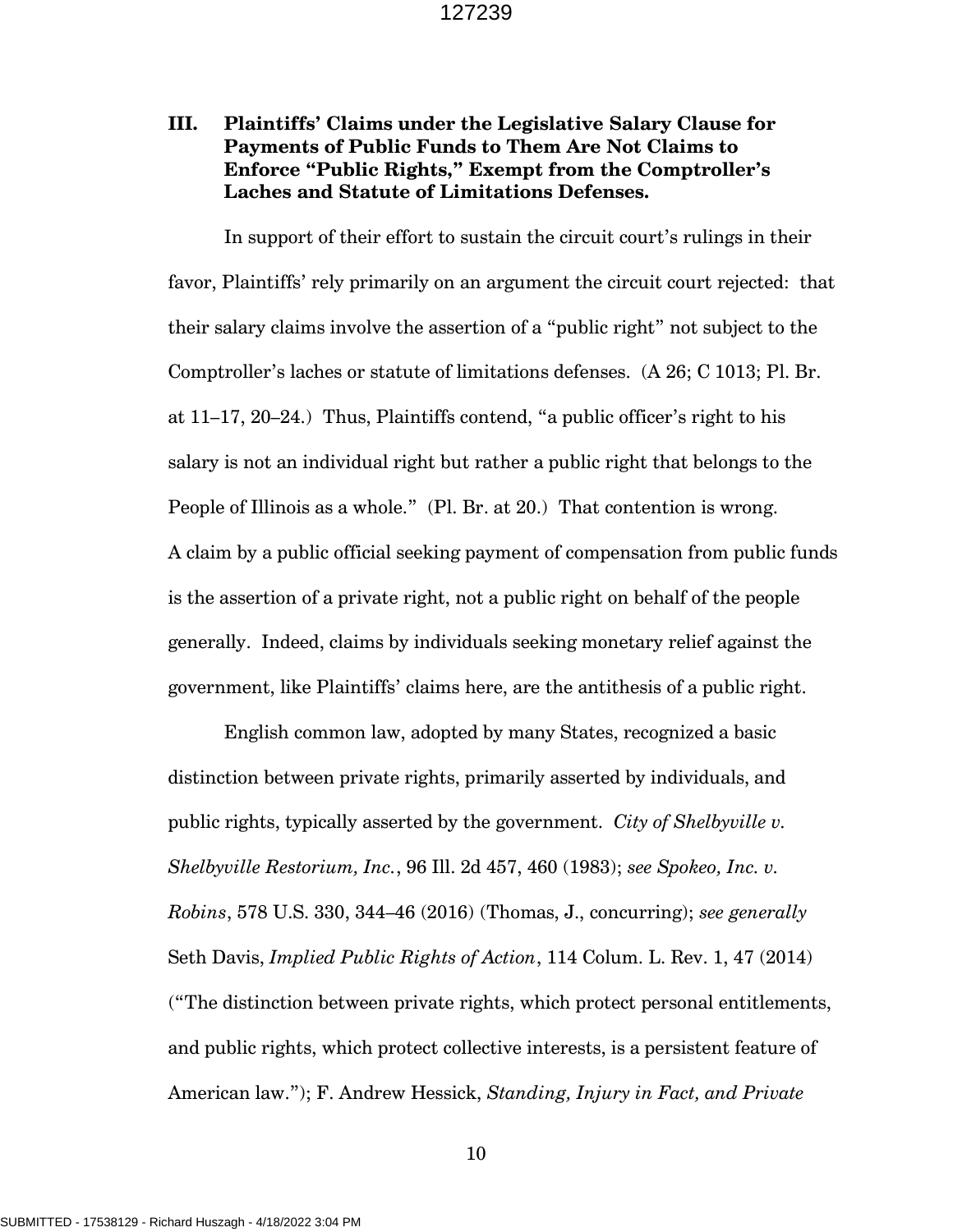Rights, 93 Cornell L. Rev. 275, 279–80 (2008). This distinction is relevant, among other things, for purposes of applying the doctrine of governmental immunity from laches and statutes of limitation. City of Shelbyville, 96 Ill. 2d at 459–62. When the government seeks enforcement of a public right, courts apply the maxim *nullum tempus occurrit regi*, which means "time does not run against the king," to exclude application of laches or the statute of limitations (unless the statute of limitations expressly includes the government).  $Id$ ; see Du Page County v. Graham, Anderson, Probst & White, Inc., 109 Ill. 2d 143, 153 (1985); People ex rel. City of Chicago v. Comm'l Union Fire Ins. Co., 322 Ill. 326, 331 (1926) ("Time does not run against the people in respect to the exercise of their governmental rights and powers."); Brown v. Trustees of Schools, 224 Ill. 184, 186–87 (1906); City of Chicago v. Latronica Asphalt  $\&$ Grading, Inc., 346 Ill. App. 3d 264, 269 (1st Dist. 2004). By contrast, government enforcement of private rights is not excluded from laches and statute of limitations defenses. City of Shelbyville, 96 Ill. 2d at 462; Comm'l Union Fire Ins., 322 Ill. at 331.

 By definition, claims to enforce public rights may be brought by the government, usually acting through the Attorney General or a State's Attorney. People ex rel. Scott v. Illinois Racing Bd., 54 Ill. 2d 569, 575–76 (1973); Hunt v. Chicago Horse & Dummy R. Co., 121 Ill. 638, 642 (1887) (adopting reasoning of appellate court opinion, 20 Ill. App. 282, 287 (1st Dist. 1886)); see also City of Shelbyville, 96 Ill. 2d at 460–62; Folcarelli v. Spencer,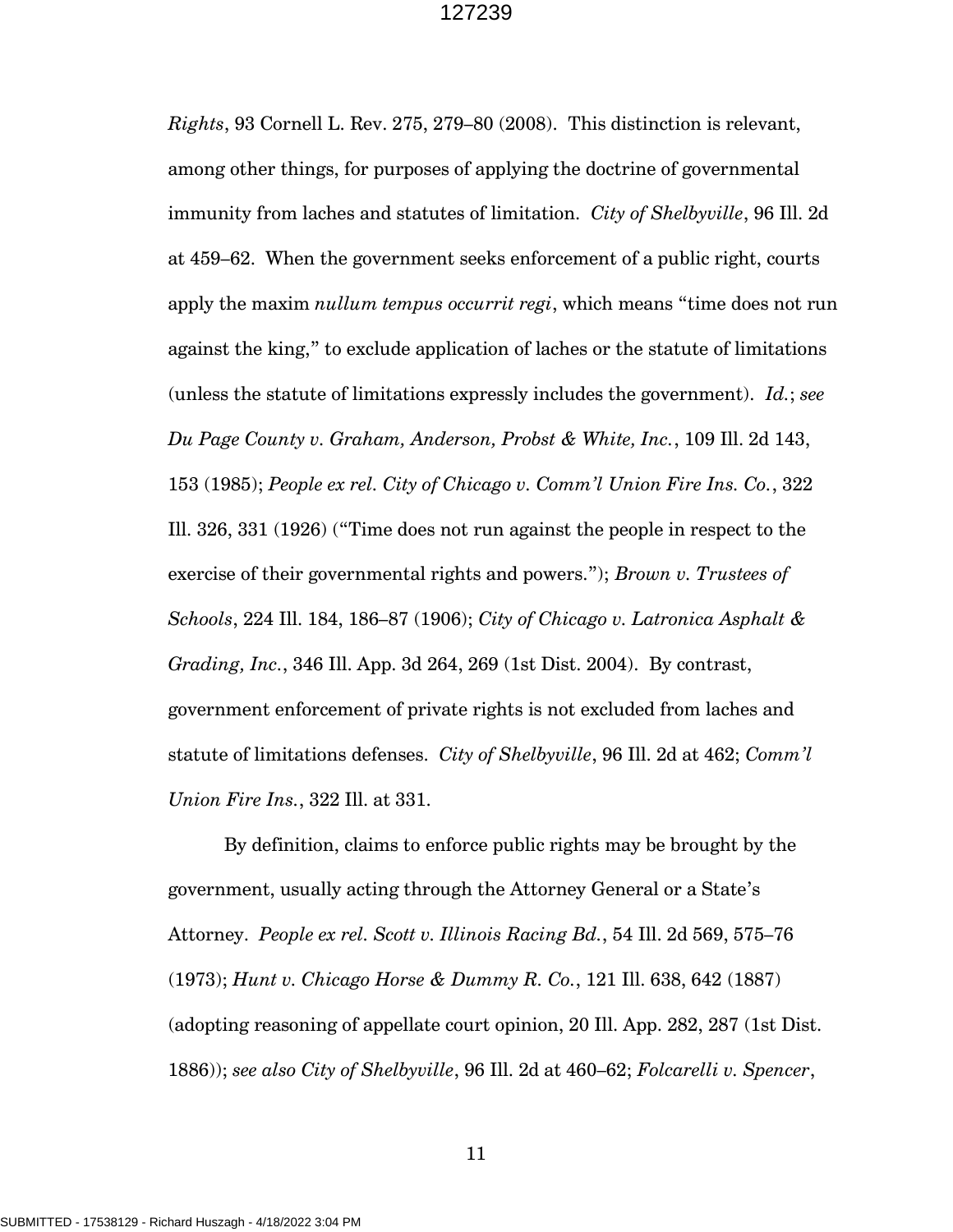180 A.2d 322, 325 (R.I. 1962); Standing, Injury in Fact, and Private Rights, 93 Cornell L. Rev. at 280; 55 C.J.S. Mandamus § 344. In Illinois, some public rights may also be enforced by members of the public upon a showing that they sustained a "special injury," distinct from any injury to the public at large. Young v. Bryco Arms, 213 Ill. 2d 433, 441–42 (2004) (describing principle applicable to public nuisances, including obstruction of public streets and highways);  $Hovt v. McLaughlin, 250$  Ill. 442, 446–47 (1911) (public nuisance); Dunne v. Rock Island County, 283 Ill. 628, 634 (1918) (obstruction of public road). By contrast, the Court has indicated that other public rights are enforceable through mandamus by members of the public, proceeding as relators in the name of the People, without such a special injury. See,  $e.g.,$ Murphy v. City of Park Ridge, 298 Ill. 66, 71–72 (1921); People ex rel. First Nat. Bank v. Czaszewicz, 295 Ill. 11, 16–17 (1920).<sup>2</sup>

 $\overline{a}$ 

 $2$  Many jurisdictions do not recognize general citizen standing in mandamus actions. See 55 C.J.S. Mandamus § 53; O'Brien v. Members of Bd. of Aldermen of City of Pawtucket, 25 A. 914, 914 (R.I. 1892); Tax Equity All. for Mass. v. Comm'r of Revenue, 672 N.E.2d 504, 509 (Mass. 1996) ("The public right doctrine does not apply to a challenge to the constitutionality of a statute."). In Illinois, such standing does not apply in quo warranto actions, People ex rel. J. H. Anderson Monument Co. v. Rosehill Cemetery Co., 3 Ill. 2d 592, 595 (1954); public nuisance cases (see above at 12); or claims for a declaratory judgment, Cahokia Unit Sch. Dist. No. 187 v. Pritzker, 2021 IL 126212, ¶ 36. In addition, the Court's decisions recognizing such standing in mandamus actions, none of which is recent, see, e.g., Retail Liquor Dealers Protective Ass'n of Ill. v. Schreiber, 382 Ill. 454, 459 (1943) (recognizing principle but finding case moot), are in tension with its recent jurisprudence holding that plaintiffs may not assert "a generalized grievance common to all members of the public," Greer v. Illinois Hous. Dev. Auth., 122 Ill. 2d 462, 494 (1988); see also Glisson v. City of Marion, 188 Ill. 2d 211, 221 (1999). The Court need not resolve that tension in this case, however, because it does not involve public rights.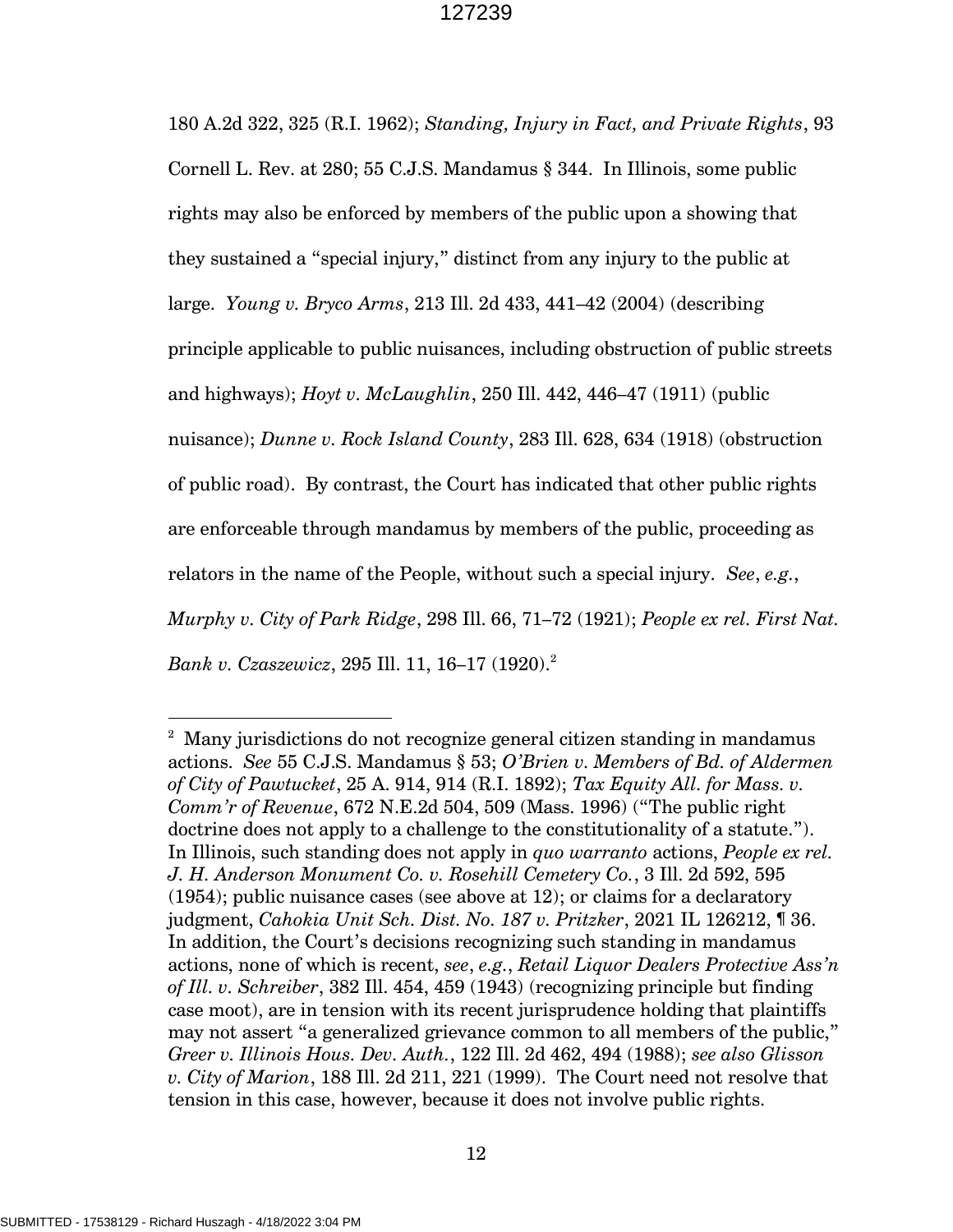Here, Plaintiffs assert that their claims for payment of compensation to them as legislators are claims to enforce public rights, and therefore not subject to the Comptroller's defenses of laches and the statute of limitations. (Pl. Br. at 11–17, 20–24.) The circuit court properly rejected that assertion, holding that Plaintiffs' claims seek enforcement of private, not public, rights.  $(A 26; C 1013.)$  Tellingly, Plaintiffs have not identified a single decision  $-$  in Illinois or in any other jurisdiction — holding that a public official's right to receive a salary is not subject to a laches or statutes of limitations defense because it is public right. Such a claim does not fall within the historically recognized categories of public rights, none of which include claims for the payment of public funds to the plaintiffs themselves. And it does not meet the accepted definition of a public right.<sup>3</sup>

 The defining characteristic of a public right is that it benefits the public collectively, not particular individuals. Murphy, 298 Ill. at 72; see also City of Shelbyville, 96 Ill. 2d at 462–66; Hoyt, 250 Ill. at 447 ("An injury to the public, in the sense here used, is such an injury as excludes or hinders all alike in the enjoyment of a common right."); People ex rel. Faulkner v. Harris, 203 Ill. 272, 277 (1903) (mandamus claim against encroachment on public street asserted a

-

<sup>&</sup>lt;sup>3</sup> The legislature may, of course, create public rights enforceable only by the government, not private parties. See Brooks v. Midas-Int'l Corp., 47 Ill. App. 3d 266, 277 (1977) (holding that in section 7 of the Consumer Fraud and Deceptive Business Practice Act, the General Assembly gave only the Attorney General "the power to seek injunctive relief"). But that issue is not presented here, where Plaintiffs' rights do not meet the definition of public rights.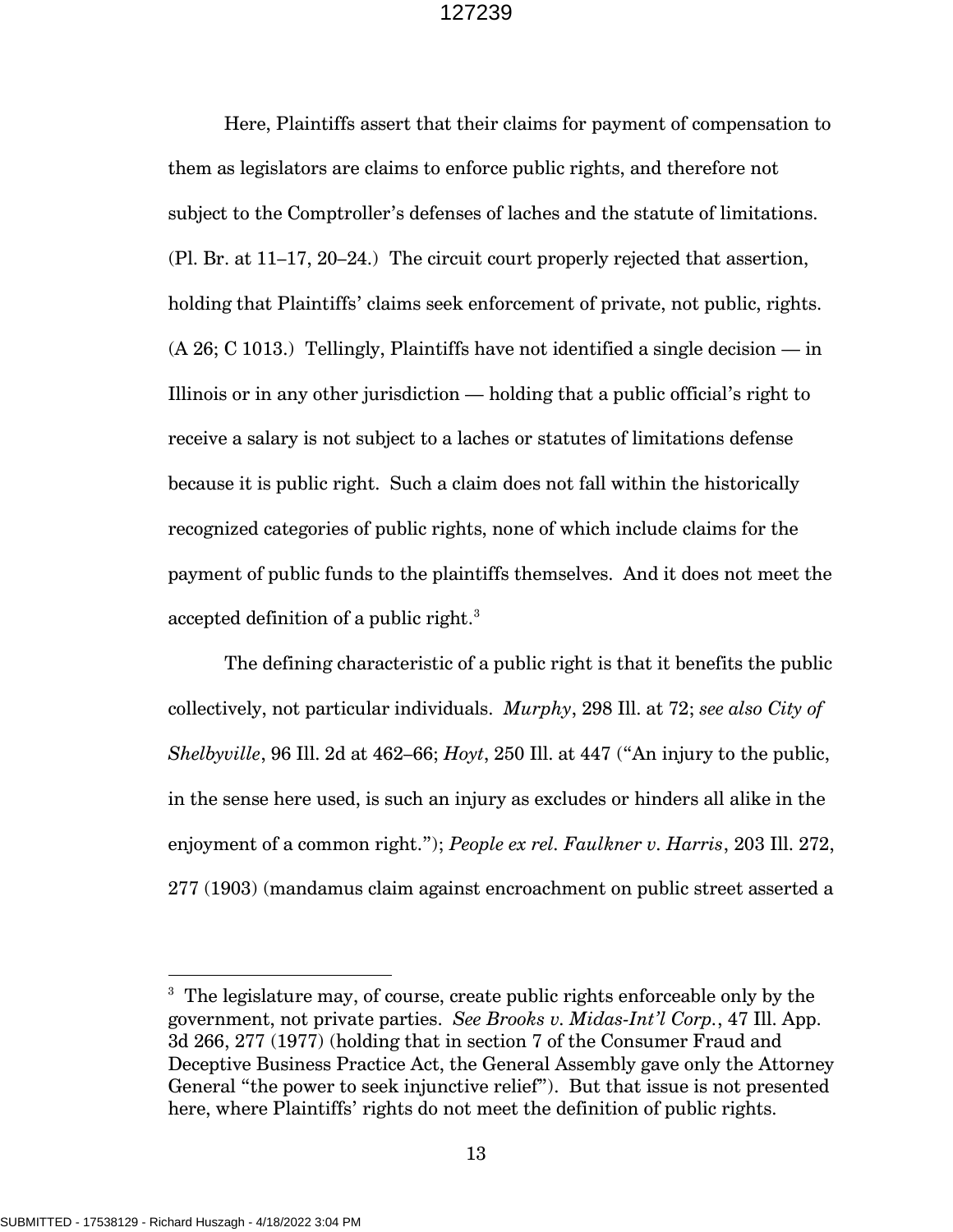public right where "the act to be performed by the defendants in error is a duty in which the people of the whole state are interested"); Parker v. People, 111 Ill. 581, 602 (1884) ("All men have, as members of the public, a right to have the public highways free from obstruction to travel, and have the right to travel thereon. This is a public right."). As one legal scholar explained:

The law has long distinguished between "public rights" and "private rights." Blackstone defined public rights as those rights held collectively by the community. They include the right to navigate the public waters of the state and to fish therein, to use the public highways, and to be free from violations of the criminal laws[.]

Standing, Injury in Fact, and Private Rights, 93 Cornell L. Rev. at 279–80 (footnotes omitted); see also Richard Henry Seamon, Patagonia vs. Trump, 86 Tenn. L. Rev. 73, 97–98 (2018) ("To use Blackstone's definition, 'public rights' belong 'to the whole community, considered as a community, in its social aggregate capacity.""); Caleb Nelson, Adjudication in the Political Branches, 107 Colum. L. Rev. 559, 566 (2007) (observing that American law traditionally distinguished "legal interests that were vested in discrete individuals from legal interests that belonged to the public as a whole").

The Court's precedent follows these long-established principles. In Murphy, the Court applied the distinction between public and private rights to determine whether a mandamus action could be brought without a prior demand on the defendant. The Court first stated that the rule requiring a prior demand "does not apply where the duty is a public one, affecting the public at large," and where the act "sought to be coerced is one affecting the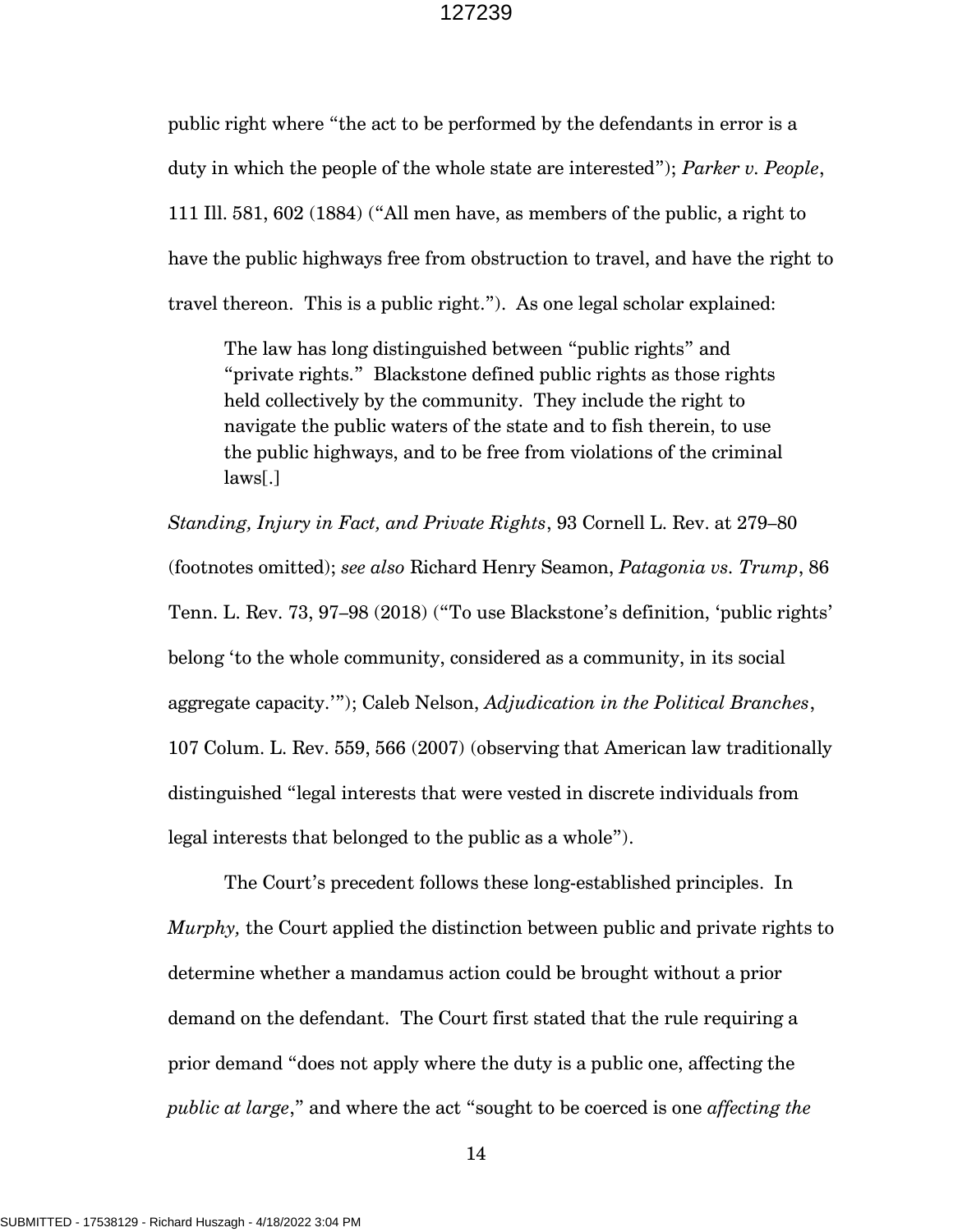public generally." 298 Ill. at 72 (emphasis added). It then held that the claim before it, seeking to require public officials to collect unpaid installments of a special assessment to pay outstanding bonds, involved only private rights, for which a demand was necessary. The Court explained:

The fact that the law imposes the duty upon municipal officers to take proper steps to provide means for paying its debts is not alone sufficient to take the case out of the general rule. So far as this record shows, the failure to perform that duty affects only the petitioner. The public is not interested in the collection of his private claim.

Id.

 In City of Shelbyville, the Court considered at length the doctrine that Plaintiffs invoke here, which it referred to as "governmental immunity from statutes of limitation." 96 Ill. 2d at 460. In a suit by a municipality to enforce an ordinance requiring a home builder to build streets in a subdivision, the Court then held that the doctrine applied to preclude the defendant's assertion of the statute of limitations defense because the claim involved enforcement of a public right. Id. at 463–64. The Court explained:

[A]lthough the doctrine of immunity from statutes of limitation developed in England as a royal prerogative, it is supported in modern law by the policy judgment that the public should not suffer because of the negligence of its officers and agents in failing to promptly assert causes of action which belong to the public.

Id. at 461 (emphasis added, citations and internal quotation marks omitted). Elaborating, the Court stated:

In accord with the rationale, the practice in Illinois has been to determine whether the right which the plaintiff governmental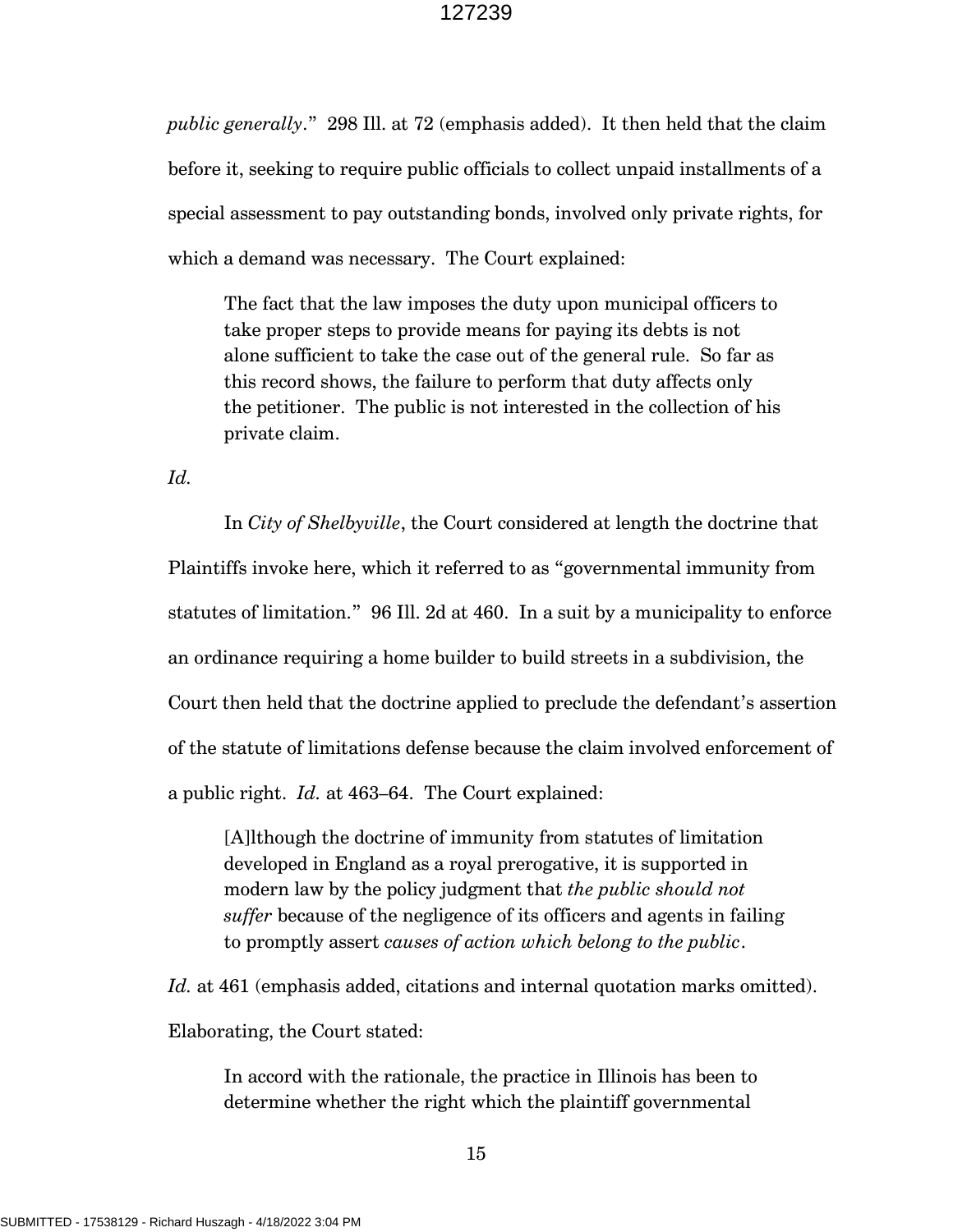unit seeks to assert is in fact a right belonging to the general public, or whether it belongs only to the government or to some small and distinct subsection of the public at large.

Id. at 462 (emphasis added). The Court added: "The question of who would be benefited by the government's action and who would lose by its inaction is of paramount importance in statute-of-limitations immunity cases[.]" Id. at 462 (emphasis added).

Applying these principles, the Court in City of Shelbyville concluded that the claim did assert a public right because "the safety of all persons who have occasion to use the streets at issue here will depend on the workmanlike construction and maintenance of these streets." Id. at 464 (emphasis added).

The Court added:

[T]he inability of the city of Shelbyville to enforce its annexation agreement or compel payment by the defendant will affect the city's finances and may impair its ability to build or oversee the construction or maintenance of streets within its jurisdiction in the future. See Greenwood v. Town of LaSalle (1891), 137 Ill. 225, 229 (municipality's right to collect local property taxes ruled "public" because the "taxes may be levied for *purposes in which* the public, generally, are directly interested, such as 'constructing or repairing roads, bridges or causeways' within the town").

Id. (emphasis added). The Court further held that it did not "find any logic in allowing the designation of the city's action as 'public' or 'private' to be controlled by the origin of the city's rights in a private contract or local ordinance."  $Id$  at 465–66.

 Under these principles, Plaintiffs' contention that they are asserting public rights, and therefore that their monetary claims against the State are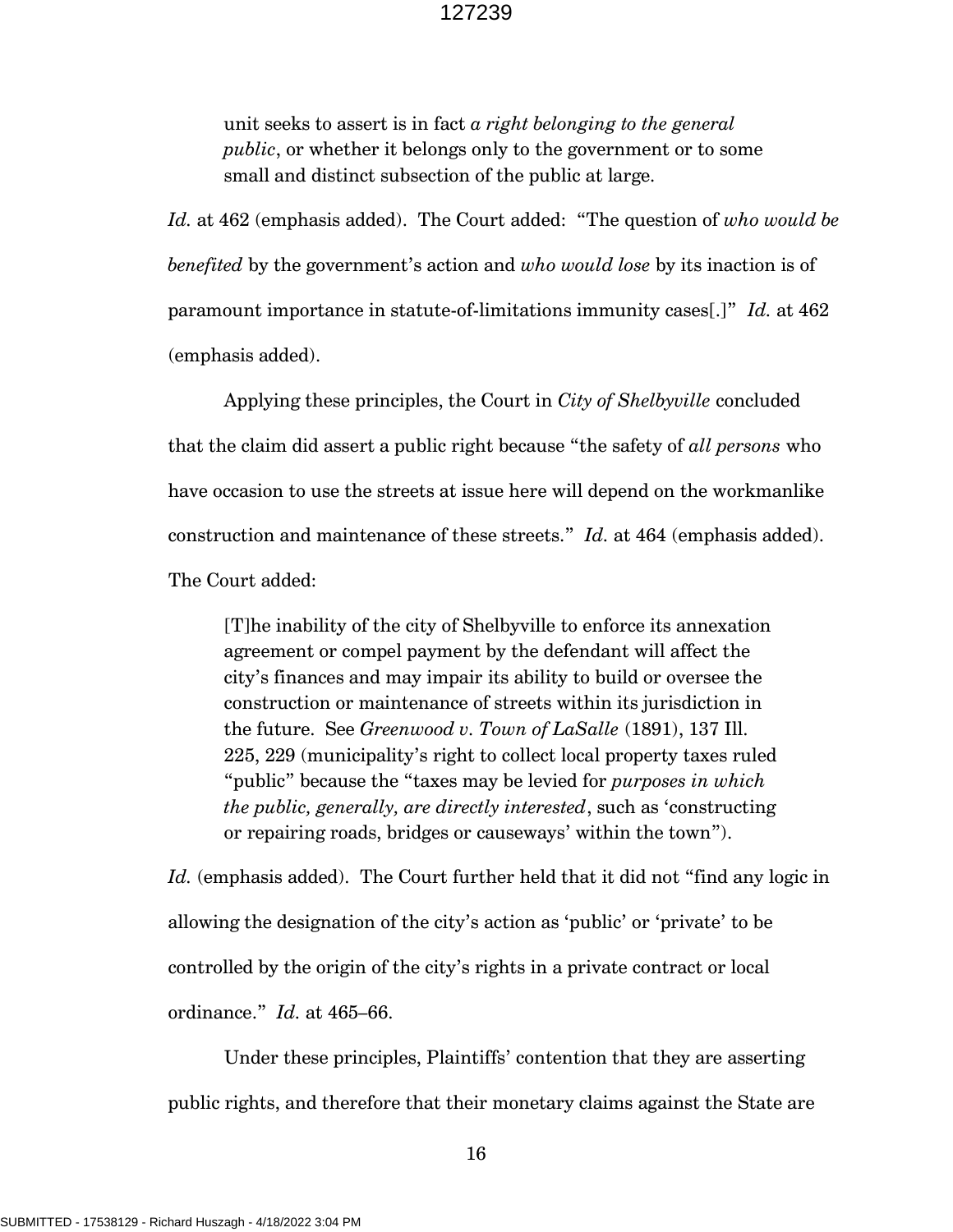not subject to a laches or statute of limitations defense, is unpersuasive. The rights that Plaintiffs seek to enforce — to obtain specific payments of public funds to themselves based on their individual circumstances and tenures as members of the legislature — are not public rights for the benefit of the public collectively. They are the opposite: they are primarily for Plaintiffs' individual benefit. The circuit court therefore correctly rejected Plaintiffs' attempt to defeat the Comptroller's statute of limitations defense by invoking the public rights doctrine. Relying on this Court's opinion in City of Shelbyville, it held:

[I]t cannot be said that Plaintiffs are pursuing their claims on a theory of protecting the public akin to that which was implicated in City of Shelbyville. Therefore, the doctrine underlying the statute of limitations is inapplicable because plaintiffs' claims do not implicate the assertion of public rights against the State.

(A 26; C 1013.) That reasoning, which applies equally to the Comptroller's laches defense, faithfully describes and properly applies this Court's precedent.

 Plaintiffs nonetheless argue that their reliance on public rights principles has a solid basis in Illinois precedent. (Pl. Br. at 11–17.) This argument is unfounded. Plaintiffs confuse cases holding that "public policy" considerations prevent certain rights from being defeated by waiver or estoppel with the principle that "public rights" are not subject to laches and statutes of limitations defenses. But the two doctrines are different, and Plaintiffs have not identified a single case adopting their position that a right protected against waiver or estoppel by public policy concerns constitutes a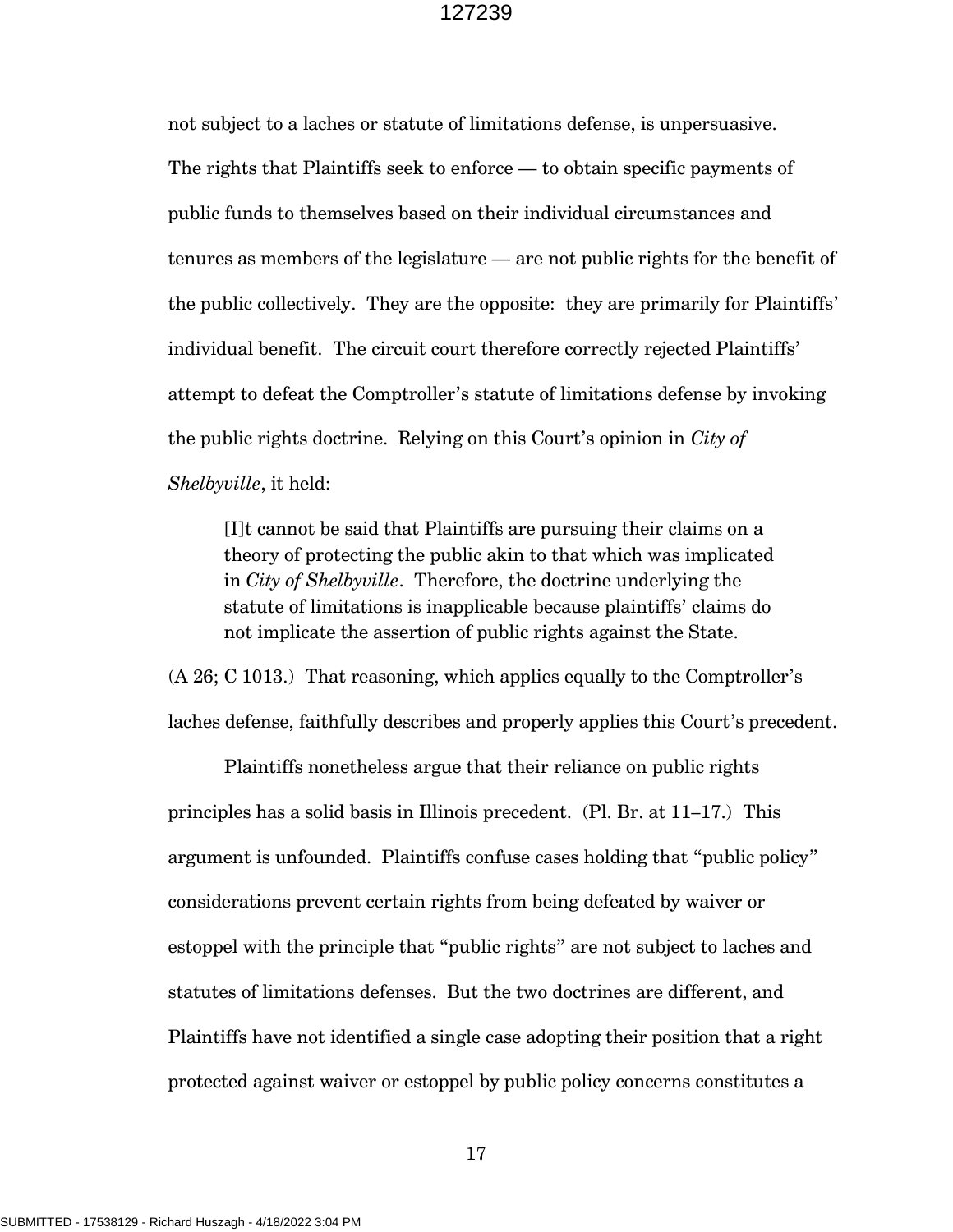public right immune from any laches or statutes of limitations defense. All laws implement public policy and promote the public interest to some degree, but that does not make any rights under those laws "public rights" in the sense that they create rights in the people collectively. Thus, the fact that the Legislative Salary Clause reflects a valid public policy and serves a public interest, like virtually all constitutional and statutory provisions, does not make the rights it gives legislators public rights.

 Plaintiffs also emphasize that a public official's right to be paid an amount set by law is not based on a personal contract. (Pl. Br. at 5, 12, 14, 15, 17, 20.) That is true. See Crumpler v. Logan County, 38 Ill. 2d 146, 150 (1967); People ex rel. Akin v. Loeffler, 175 Ill. 585, 608–09 (1898); Levitt v. Gorris, 167 Ill. App. 3d 88, 92–93 (1st Dist. 1988); Gust v. Village of Skokie, 125 Ill. App. 3d 102, 107 (1st Dist. 1984). But it does not further establish, as Plaintiffs maintain, that such rights to compensation are "public rights," in the sense discussed in *Murphy* and *City of Shelbyville*. It just means that these rights are not governed by general legal principles applicable to private contracts. See, e.g., Akin, 175 Ill. at 608–09 (terms of public officer's service are not within constitutional protection against impairment of contract obligations); Levitt, 167 Ill. App. 3d at 92–93 (claim for tortious interference with contractual relationship was unavailable because "no contractual relationship existed between plaintiff and the Village"). And the Court in  $City$ of Shelbyville expressly rejected the notion that whether a public right exists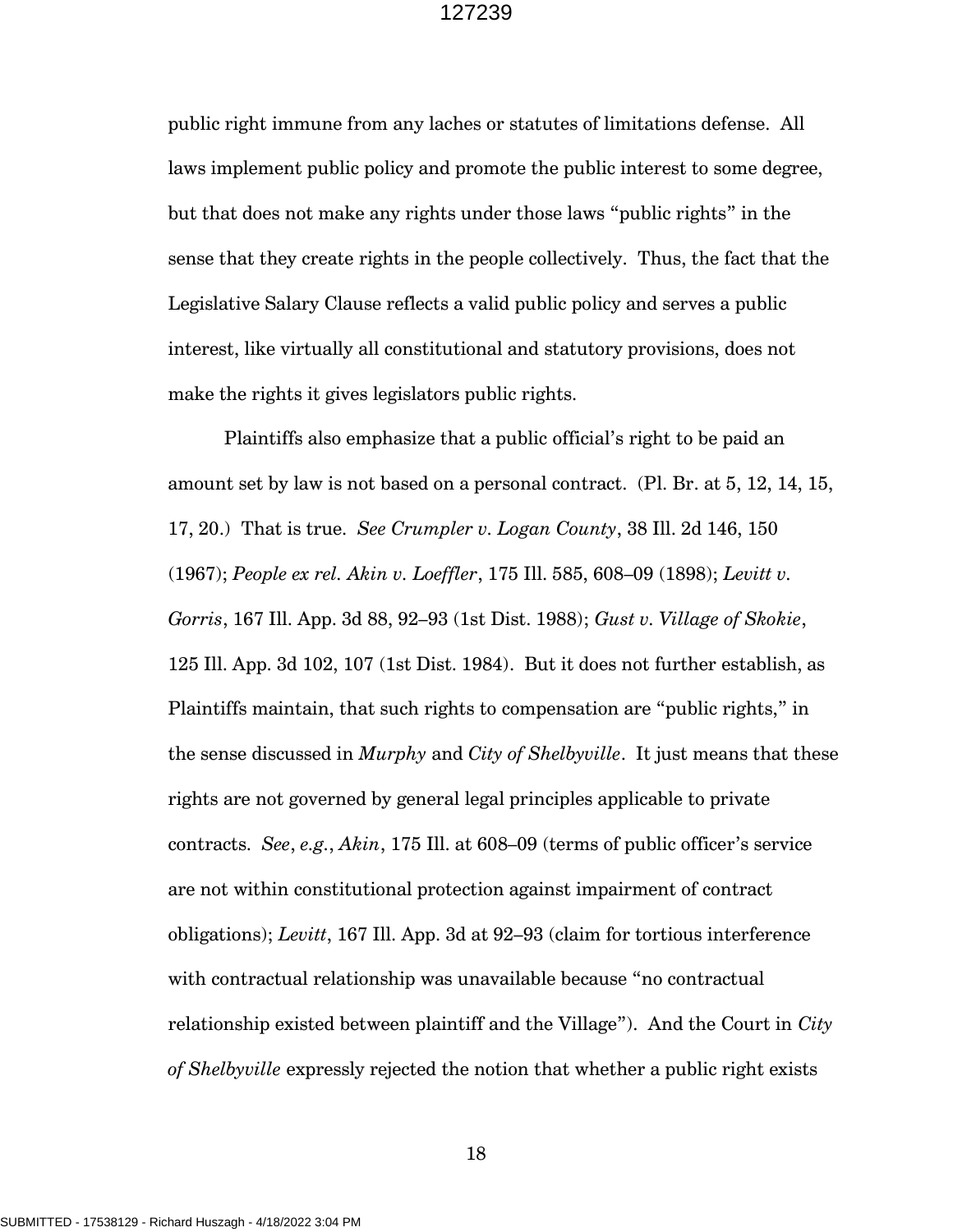depends on whether the claimed right is based on a contract or legislative enactment. 96 Ill. 2d at 465–66.

 Plaintiffs also offer as support for their reliance on the public rights doctrine the appellate court's decision in *People ex rel. Northrup v. City* Council of City of Chicago, 308 Ill. App. 284 (1st Dist. 1941). (Pl. Br. at 12–16, 19–22.) But Northrup did not hold that elected public officers' constitutionally protected right against changes in their compensation during their terms in office is exempt from the defenses of laches and the statute of limitations because it constitutes a "public right." Instead, the court reasoned that allowing these defenses would frustrate the constitutional command, and consequently are never available. The court held:

The so-called defenses by the city officers, namely, the statute of limitations, laches and gifts, are all contrary to the Constitution and public policy of the State, and cannot be sustained. Such defenses, as we have shown, if sustained, would create a situation equivalent to avoiding the constitutional mandate.

308 Ill. App. at 296. Plaintiffs recognize, however, that this Court has rejected that absolutist view of constitutional rights, which mistakes constitutional mandates with the availability of remedies for them. (Pl. Br. at 14–16; Def. Br. at  $22-24.$ <sup>4</sup>

-

<sup>4</sup> Plaintiffs try to distinguish the Court's cases holding that constitutional claims are subject to laches and the statute of limitations on the ground that these cases involved private rights, not public rights. (Pl. Br. at 14–16.) As explained above, however, Plaintiffs are not asserting private rights, so this purported distinction, which finds no support in the Court's precedent, fails at the outset.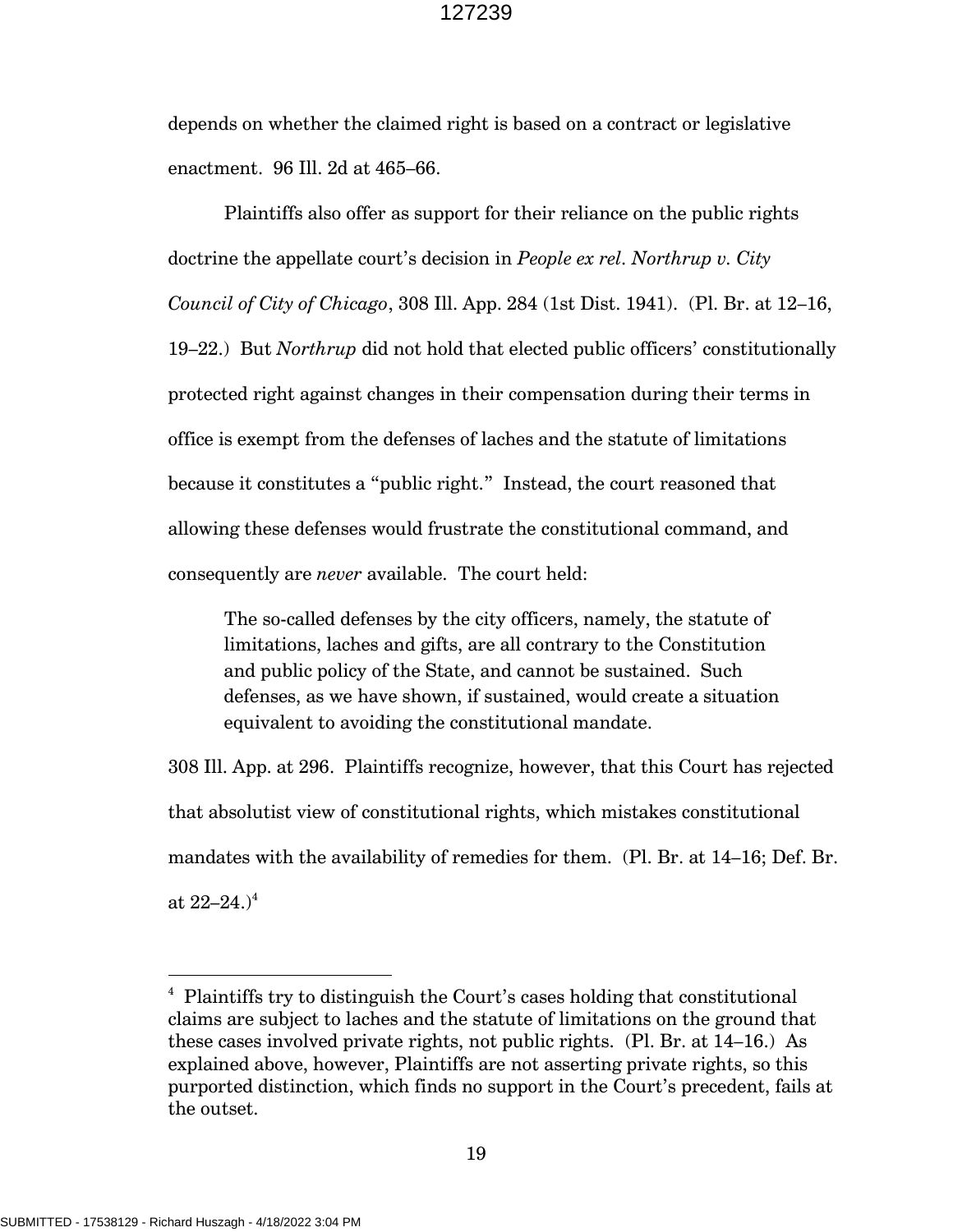Nor does Northrup's reliance on this Court's opinions in Galpin v. City of Chicago, 269 Ill. 27 (1915), and Pitsch v. Continental  $\&$  Commercial National Bank of Chicago, 305 Ill. 265 (1922), support Plaintiffs' reading of Northrup, as they argue. (Pl. Br. at 13–14.) To the contrary, Northrup relied on those decisions as the basis for its holding that the defenses of waiver and estoppel were unavailable, as a matter of public policy, to defeat the plaintiffs' claims to recover their compensation as elected officials. 308 Ill. App. at 291– 94. That reliance was understandable because Galpin and Pitsch expressly relied on "public policy," not the "public rights" doctrine, to preclude the defense of estoppel or waiver. Galpin, 269 Ill. at 41; Pitsch, 305 Ill. at 270–72. But *Northrup* did not rely on either decision to support its separate holding that the defenses of laches and the statute of limitations were unavailable. 308 Ill. App. at 296. Again, Plaintiffs are confusing the doctrine of governmental immunity from statutes of limitations and laches, which is limited to public rights, see City of Shelbyville, 96 Ill. 2d at 459–62, with the different principle that public policy prohibits certain rights from being subject to estoppel or waiver, at least before a claim has accrued.

 Laches and statutes of limitations are well-recognized grounds to defeat claims alleging the underpayment of public salaries, including salaries established by law. See, e.g., Deasey v. City of Chicago, 412 Ill. 151, 152–56 (1952); Lashever v. Zion-Benton Twp. High Sch., 2014 IL App (2d) 130947, ¶¶ 7–8; Lee v. City of Decatur, 256 Ill. App. 3d 192, 196–98 (4th Dist. 1994);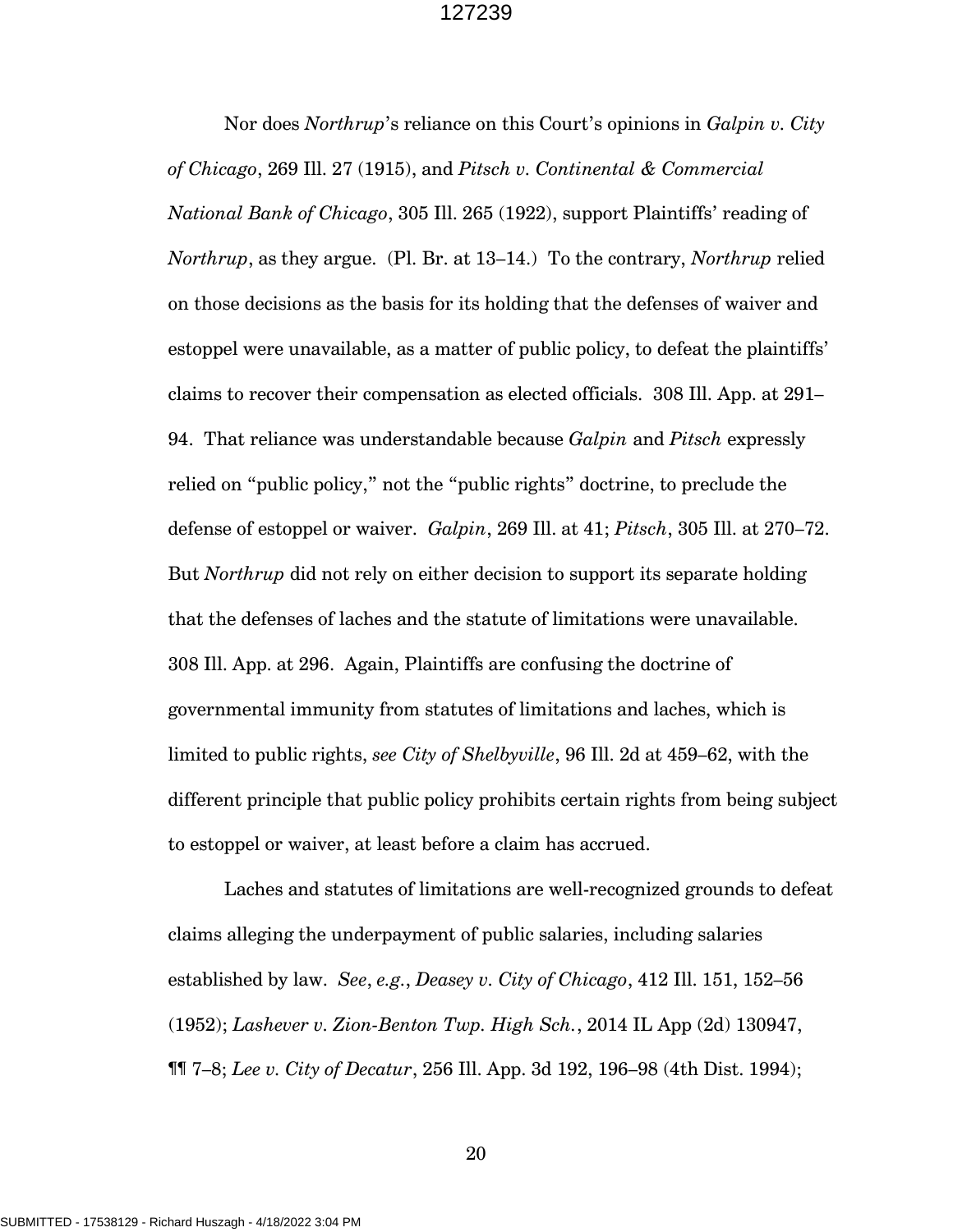People ex rel. MacGowan v. Chicago Park Dist., 307 Ill. App. 383 (1st Dist. 1940) (abstract); People ex rel. Hollie v. Chicago Park Dist., 296 Ill. App. 365, 381 (1st Dist. 1938). Plaintiffs have not shown any reason why they should be unavailable as defenses to their claims. Accordingly, the Court should reverse the circuit court's decision denying the Comptroller leave to file her affirmative defense of laches and remand for further proceedings regarding that defense. The Court should also reject Plaintiffs' attempt to sustain the circuit court's entry of summary judgment against the Comptroller on her statute of limitations defense based on the public rights doctrine, which the circuit court correctly held did not apply.

## IV. The Statute of Limitations Began to Run on Plaintiffs' Claims When They Did Not Receive the Payments They Claim, Not When the Circuit Court Agreed with their Interpretation of the Legislative Salary Clause.

 There is also no merit to Plaintiffs' effort to sustain the circuit court's ruling rejecting the Comptroller's statute of limitations defense on the ground the circuit gave: that the five-year statute of limitations on these claims did not accrue until it announced its agreement with Plaintiffs' view that the Legislative Salary Clause prohibits any reduction in legislators' salaries during their terms in office. As explained in the Comptroller's opening brief (at 34– 38), a claim accrues, for statute of limitations purposes, when the facts supporting the elements of that claim (typically the violation of a legal duty and a resulting injury) have occurred. A favorable judicial ruling on some point of law on which the claim depends is not an "element" of the claim that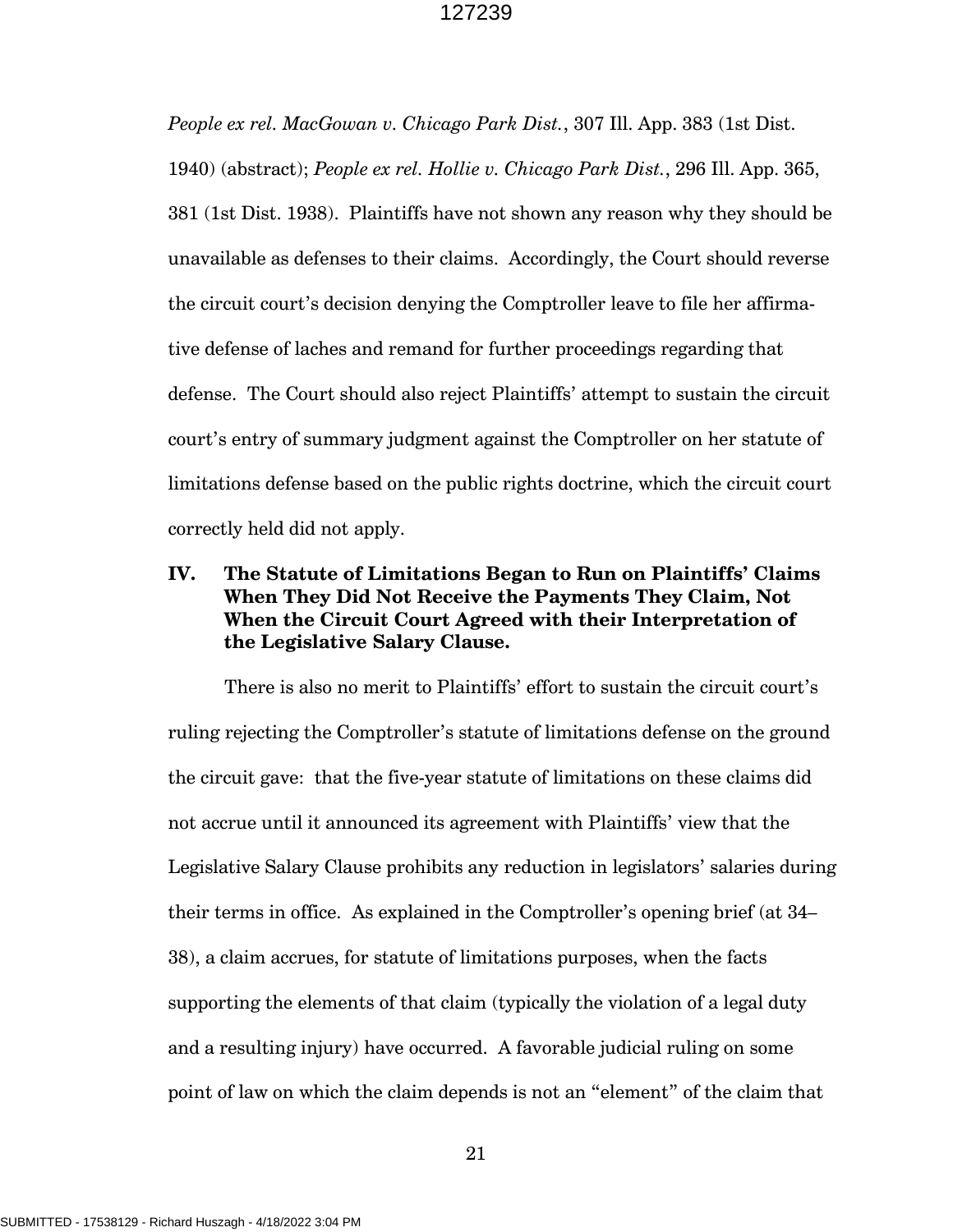must be obtained before the claim accrues and the statute of limitations begins to run.  $(Id.)^5$ 

 Plaintiffs rely heavily on the Court's opinion in Kelly v. Chicago Park District, 409 Ill. 91 (1951). (Pl. Br. at 19, 25–26.) But that reliance on Kelly or on other cases by public officials who sought both reinstatement and back pay — is misplaced because Plaintiffs did not seek reinstatement to their positions as legislators, which was the key fact on which the Court in  $Kelly$ relied. Some background is helpful. In City of Chicago v. People ex rel. Gray, 210 Ill. 84 (1904), the Court held, under the pleading principles in effect at the time, that until a public official who contested his termination "was reinstated and his name restored to the roll he was not . . . entitled to maintain mandamus requiring the city or its officers to pay him." Id. at 89. Later, however, the Court held that both types of relief could be obtained in a single action. People ex rel. McDonnell v. Thompson, 316 Ill. 11, 16 (1925). Yet in  $Kelly$ , the Court ruled that the statute of limitations did not bar a salary claim joined with a claim for reinstatement because "[t]he cause of action for salaries could not accrue to plaintiffs until their rights to their respective positions were first determined." 409 Ill. at 95. In Sundance Homes, Inc. v. County of

 $\overline{a}$ 

 $5$  If such a judicial ruling were an element of a claim for purposes of determining when it accrued, the statute of limitations for every gardenvariety negligence claim could be extended by seeking an judicial ruling on whether the defendant owed the plaintiff a "duty," which is a "question of law to be determined by the court." Fancil v. Q. S. E. Foods, Inc., 60 Ill. 2d 552, 555 (1975).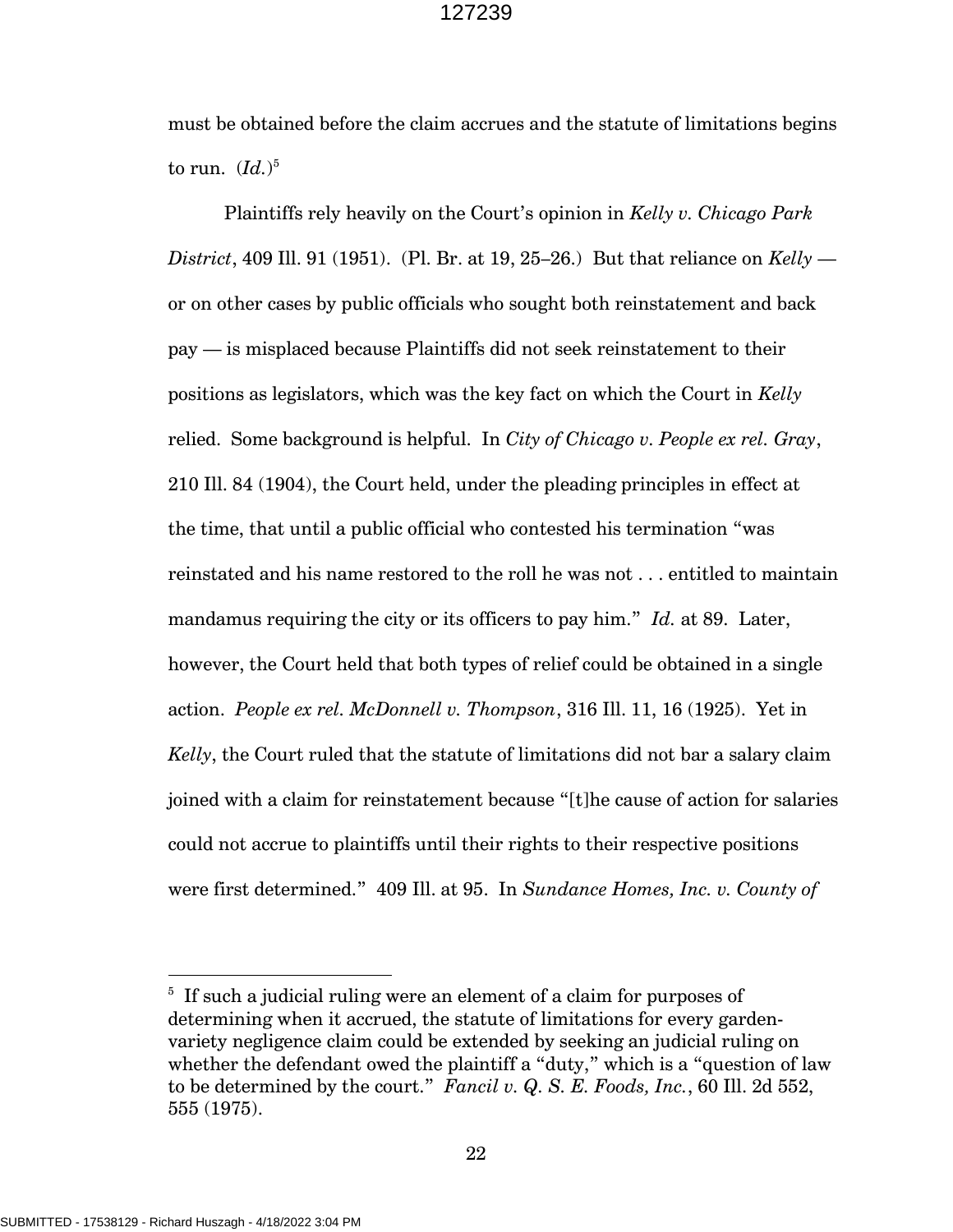$DuPage$ , 195 Ill. 2d 257 (2001), the Court questioned the logic and continued "vitality" of  $Kelly$ 's holding, but it did not have to decide whether  $Kelly$  is still good law. Id. at 275–76. (See Def. Br. at 36–39.) Nor need it do so here, because Plaintiffs' complaint did not seek reinstatement to their positions as state legislators.

 The only coercive relief sought in Plaintiffs' complaint was recovery of their compensation excluded by the Salary Reduction Laws. In this situation, therefore, all elements of their claims — the Comptroller's alleged violation of her legal duty to pay Plaintiffs, and their financial injury from that alleged violation — were in place before the circuit court accepted their interpretation of the Legislative Salary Clause, and in fact long before they filed these claims. (See Def. Br. at 35–36, 38.) Thus, Plaintiffs' claims belong to the general category of claims in which the statute of limitations accrues when the defendant's alleged violation of a legal duty and the resulting injury to the plaintiff have occurred.  $(Id.$  at 34-35.) The circuit court therefore erred in entering summary judgment against the Comptroller on her statute of limitations defense, and its judgment in that respect should be reversed.

V. The Comptroller Stated a Valid Defense that Plaintiffs Waived Their Claims to Additional Compensation by Voting, After Their Terms in Office Began, to Accept Less than the Legislative Salary Clause Entitled Them to Receive.

 Public policy principles, not the public rights doctrine, also apply to the Comptroller's waiver defense. Here, however, public policy should not prevent the Comptroller from raising waiver as a defense to Plaintiffs' claims.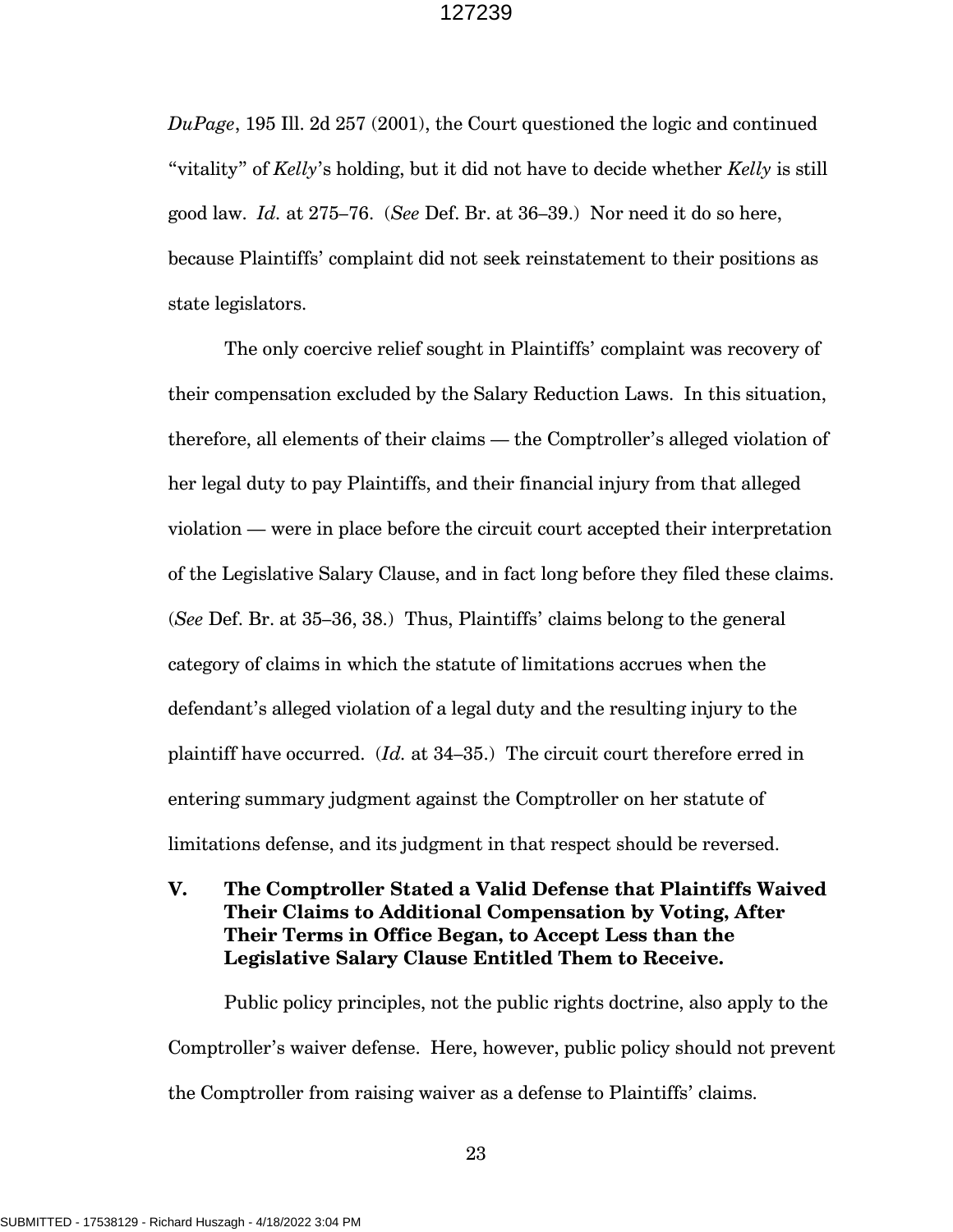The Comptroller recognizes the general rule that public policy prohibits a person from agreeing in advance to accept less compensation than the law requires. (Def. Br. at 32–33.) But the circuit court erred by holding that Plaintiffs' claims are not subject to waiver under the particular circumstances here, where Plaintiffs waived their rights under the Legislative Salary Clause — by affirmatively voting to accept reduced salaries — after their claims for the disputed salary amounts accrued, and where Plaintiffs themselves are part of the body that sets their own salaries.

 As noted in the Comptroller's opening brief (at 29–31), although most rights may be waived, see Smith v. Freeman, 232 Ill. 2d 218, 228 (2009) ("Individuals may waive substantive rules of law, statutory rights and even constitutional rights."), public policy prevent many rights from being waived in advance, before a claim has accrued. See Matthews v. Chicago Transit Auth., 2016 IL 117638, ¶ 74 (noting cases holding "that a prospective waiver of employment discrimination claims . . . is invalid as against public policy"); Williams v. Illinois State Scholarship Comm'n, 139 Ill. 2d 24, 71–72 (1990) (contractual forum-selection clause in student loan agreements, waiving rights under venue statute for future claims, violated public policy);  $Recht v.$  Kelly, 82 Ill. 147, 147–48 (1876) (law exempting certain property from execution cannot be waived "by an executory contract"). It is relevant, therefore, that the Comptroller's waiver defense applies only to Plaintiffs' salary claims under the Legislative Salary Clause that had already accrued when they voted to enact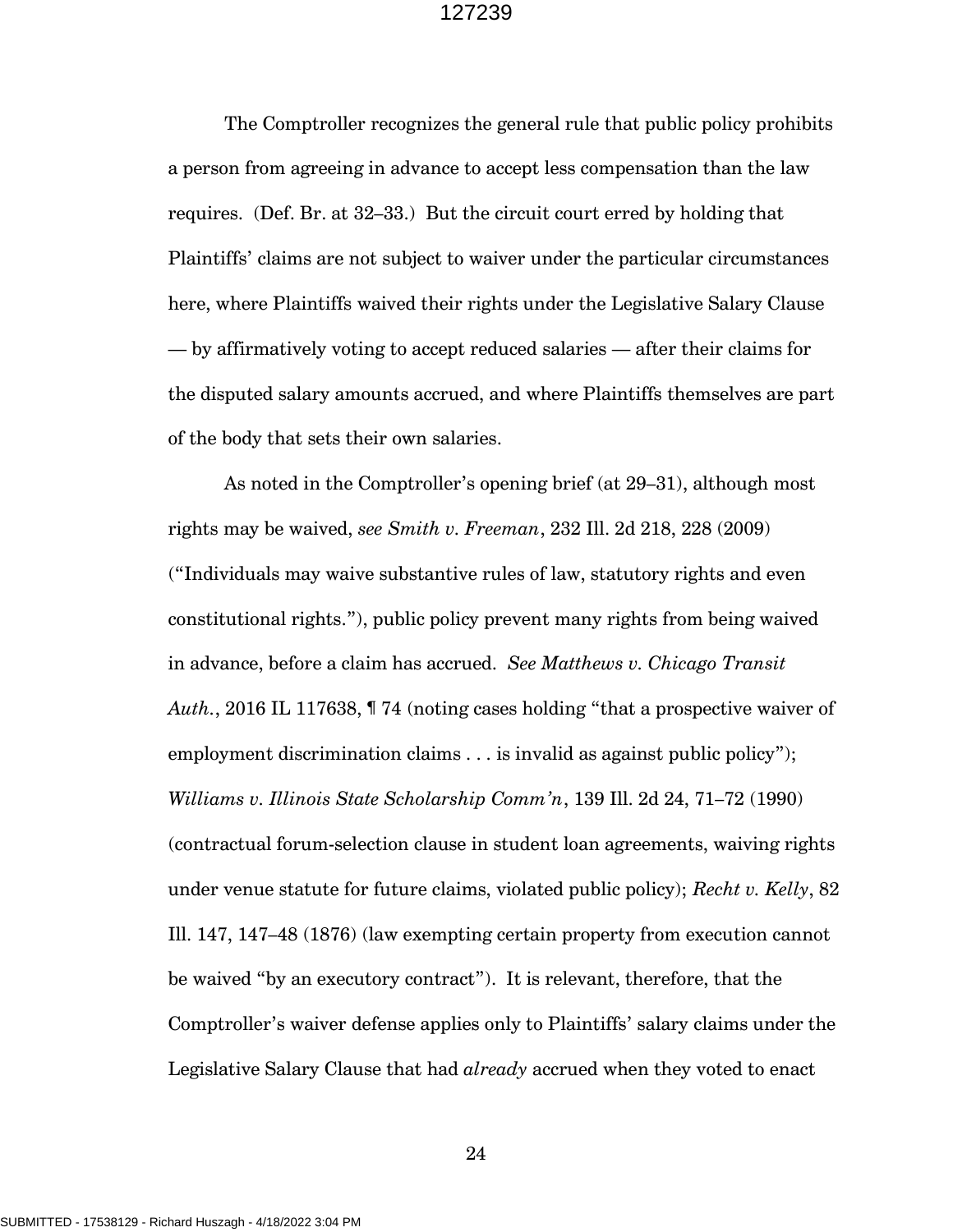the Salary Reduction Laws. (As noted above, that defense is not necessary for any terms of office that began after the Salary Reduction Laws were enacted because the Legislative Salary Clause does not prevent salary changes during a future term.)

 It is also relevant, as recognized in other jurisdictions, that Plaintiffs were part of the decisionmaking body that set their own salaries, largely eliminating the public policy dangers underlying the rule against advance waiver. (See Def. Br. at 30.) Cf. MacGowan, 307 Ill. App. 383 (estoppel barred claim for back pay by Superintendent of Chicago Board of Park Commissioners who was head of civil service department and recommended salary reduction that Board adopted). Plaintiffs argue that such an exception should not be recognized because it would encourage legislators who run for reelection to "entrenc'" themselves in office by promising to accept less compensation than the amount to which they are legally entitled, inevitably leading to "the virtual auctioning off of official positions to the lowest bidder, and . . . the least efficient employees to fill the positions." (Pl. Br. at 18 (citation and internal quotation marks omitted). This scenario is exaggerated and has little if any relevance here, where Plaintiffs, along with other members of the legislature, could have enacted a law that prospectively lowered their salaries starting at the beginning of each member's next term. No compelling public policy justifies allowing them instead to vote for economically equivalent compensation for themselves but later conveniently claim, at the end of their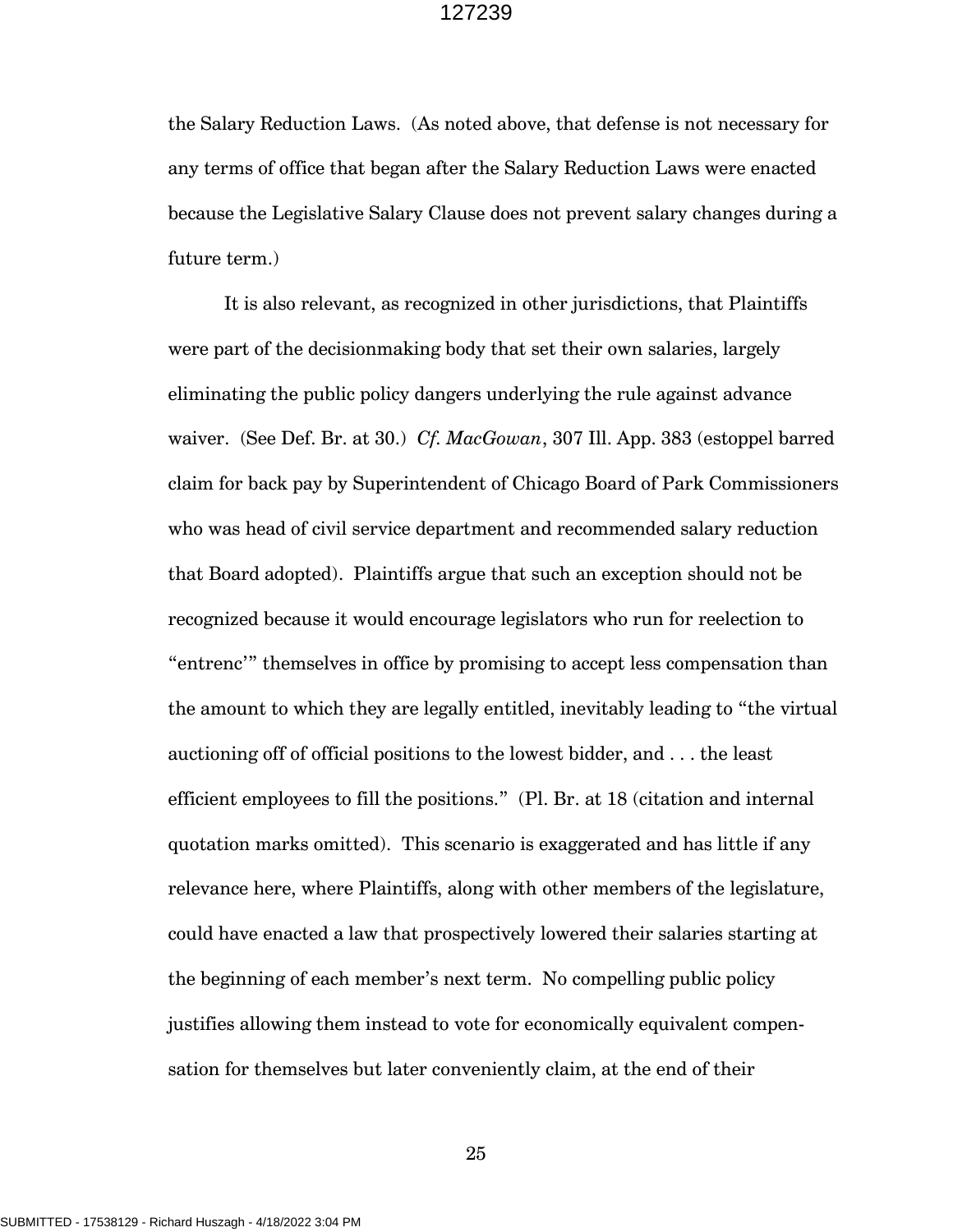legislative careers, that these votes were a sham. For these reasons, the Court should reverse the circuit court's decision denying the Comptroller leave to file her affirmative defense of waiver.

## VI. Plaintiffs' Cross-Appeal Lacks Merit Because the Circuit Court Correctly Held that They May Not Obtain a Judgment that Grants Relief in Favor of Other Legislators Who Are Not Plaintiffs in this Case.

 In their cross-appeal, Plaintiffs challenge the circuit court's ruling that the judgment in their favor must be limited to any relief to them personally, and may not include relief in favor of other legislators who are not plaintiffs in this case. (Pl. Br. at 32–36.) Again, they base that challenge on the notion that they are asserting public rights and therefore have standing to obtain such relief. Plaintiffs are mistaken.

 As explained above (at 10–18), Plaintiffs are not asserting a public right  $i.e.,$  a right for the benefit of the people of Illinois in the aggregate, collectively, and as a whole. Just the opposite, they seek monetary relief payable to themselves personally out of state funds, the amount of which depends on their individual circumstances. Such relief is inconsistent with the very concept of a pubic right. Similar relief in favor of any other legislator therefore must be sought, if at all, by each legislator who personally wishes to seek that relief, not by Plaintiffs as self-appointed guardians of their interests without any legal authority to represent them.

 Plaintiffs did not file a putative class action on behalf of similarly situated legislators in which a court would first have to determine whether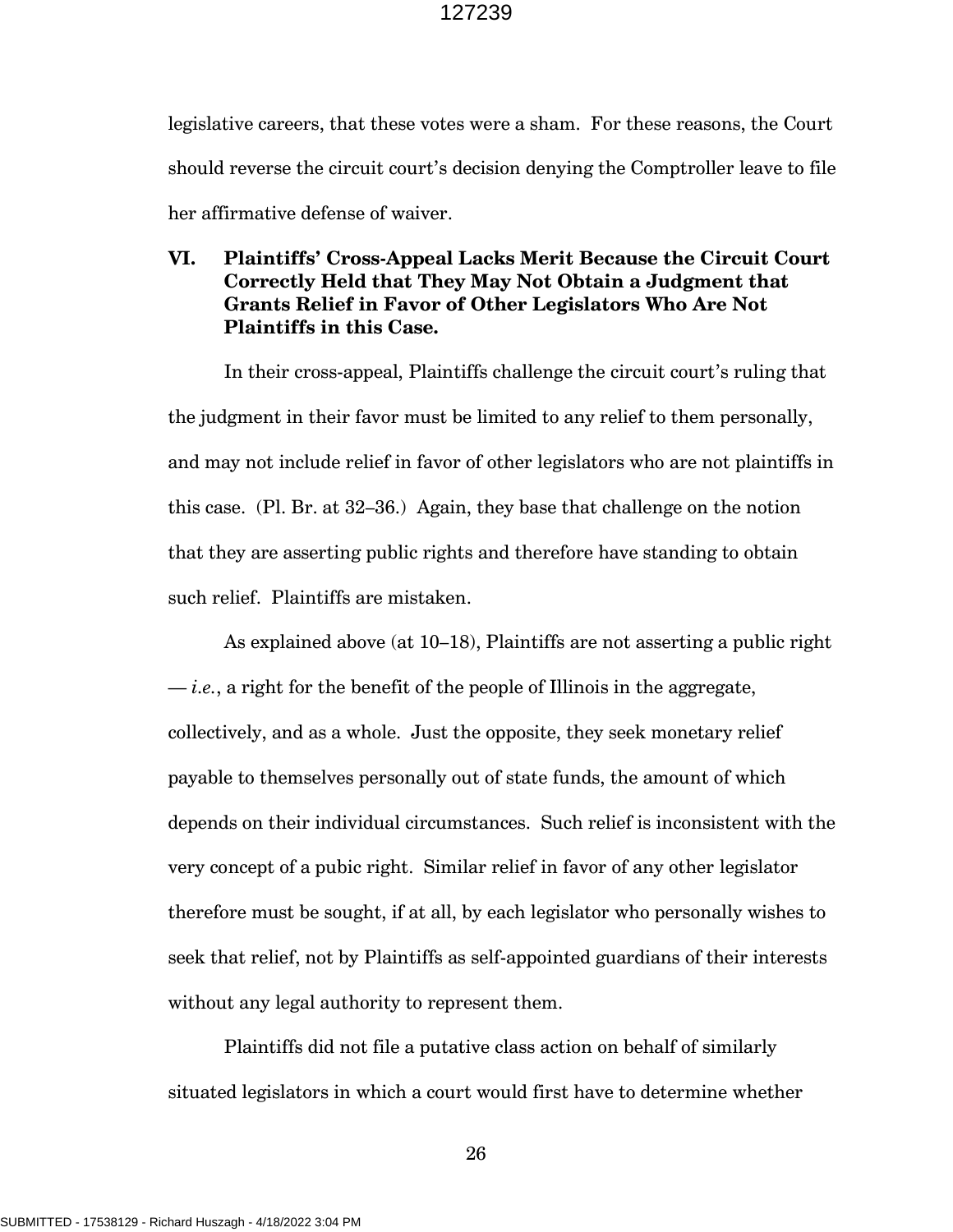Plaintiffs are adequate representatives to press claims with common issues of law or fact. See 735 ILCS 5/2-801; Frank v. Teachers Ins. & Annuity Ass'n of Am., 71 Ill. 2d 583, 592–94 (1978); see also Ballard RN Ctr., Inc. v. Kohll's Pharmacy & Homecare, Inc., 2015 IL 118644, ¶¶ 42–44. Absent compliance with those requirements, due process prevents other any legislator from being bound by a judgment in a case — either favorable or unfavorable — "in which he is not designated as a party or to which he has not been made a party by service of process." Zenith Radio Corp. v. Hazeltine Research, Inc., 395 U.S. 100, 110 (1969); see also Taylor v. Sturgell, 553 U.S. 880, 900–01 (2008); Richards v. Jefferson County, Alabama, 517 U.S. 793, 798 (1996); Sundance Homes, 195 Ill. 2d at 274; Feen v. Ray, 109 Ill. 2d. 339, 344–49 (1985). Thus, Plaintiffs cannot represent the rights of nonparties, and the circuit court correctly held that it had no authority to enter a judgment on Plaintiffs' claims that included relief for other legislators who are not plaintiffs in this case.

 Plaintiffs also argue that a ruling by this Court that the Salary Reduction Laws are facially unconstitutional will entitle Plaintiffs to a judgment granting monetary relief in favor of nonparty legislators, and that requiring the filing of a class action on their behalf would needlessly "wast[e] resources." (Pl. Br. at 36–37.) Of course, the Court need not address that argument if it concludes that the Salary Reduction Laws are not facially unconstitutional. But the argument is unsound in any event because it confuses the legal theory of Plaintiffs' claim with the permissible scope of a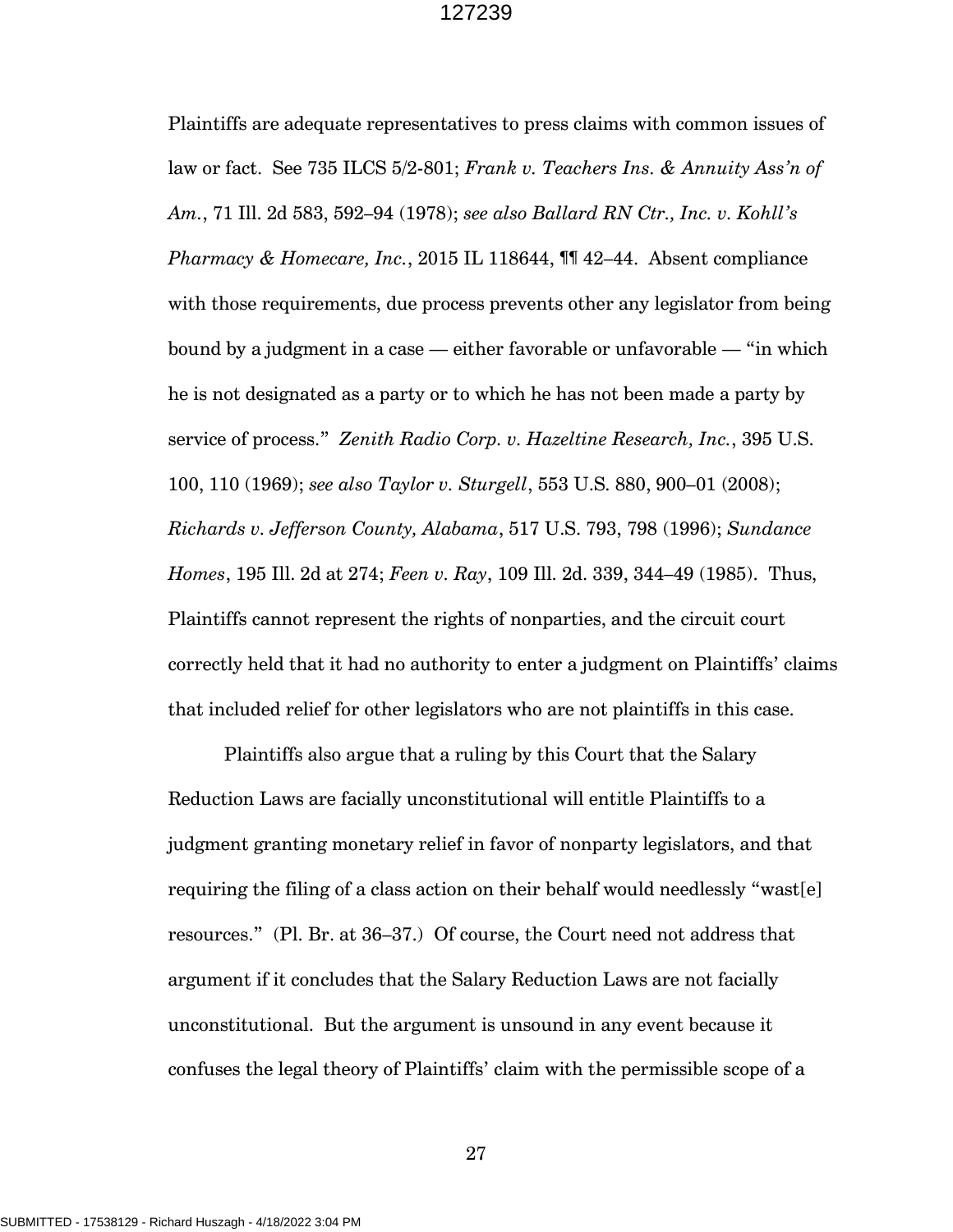judgment on that claim, and in particular whether that judgment can bind nonparties consistent with due process and established procedural requirements for entering a judgment that is binding in favor of, or against, a person. A ruling by the Court that the Salary Reduction Laws are facially unconstitutional would establish that principle of law as a matter of stare decisis, thus greatly limiting any redundant adjudication of that same issue in other cases brought by legislators who wish to seek compensation excluded by the Salary Reduction Laws. See Taylor, 553 U.S. at 903–04. But it could not, consistent with due process, change the permissible scope of a binding judgment in this case, in which Plaintiffs have standing to seek relief only for their own injuries, and other legislators were not made plaintiffs.  $Id$ ; see also Richards, 517 U.S. at 798–802.<sup>6</sup>

 Nor can the Court's general authority under Supreme Court Rule 366 overcome this fundamental obstacle, as Plaintiffs suggest. (Pl. Br. at 37.) Plaintiffs have not pointed to any case in which the Court held that Rule 366 authorizes such extraordinary relief. And because interpreting Rule 366 to do so would raise serious constitutional doubts, it should not be construed to permit that relief. See In re Loss, 119 Ill. 2d 186, 194 (1987); Oswald, 2018 IL 122203, ¶ 38.

-

 $6$  As Plaintiffs' brief acknowledges (at 35, n.8), their counsel has filed a putative class action for other legislators based on the claim that the Salary Reduction Laws violate the Legislative Salary Clause. Thus, they know how to seek class-wide relief in accordance with the constitutional requirements for doing so.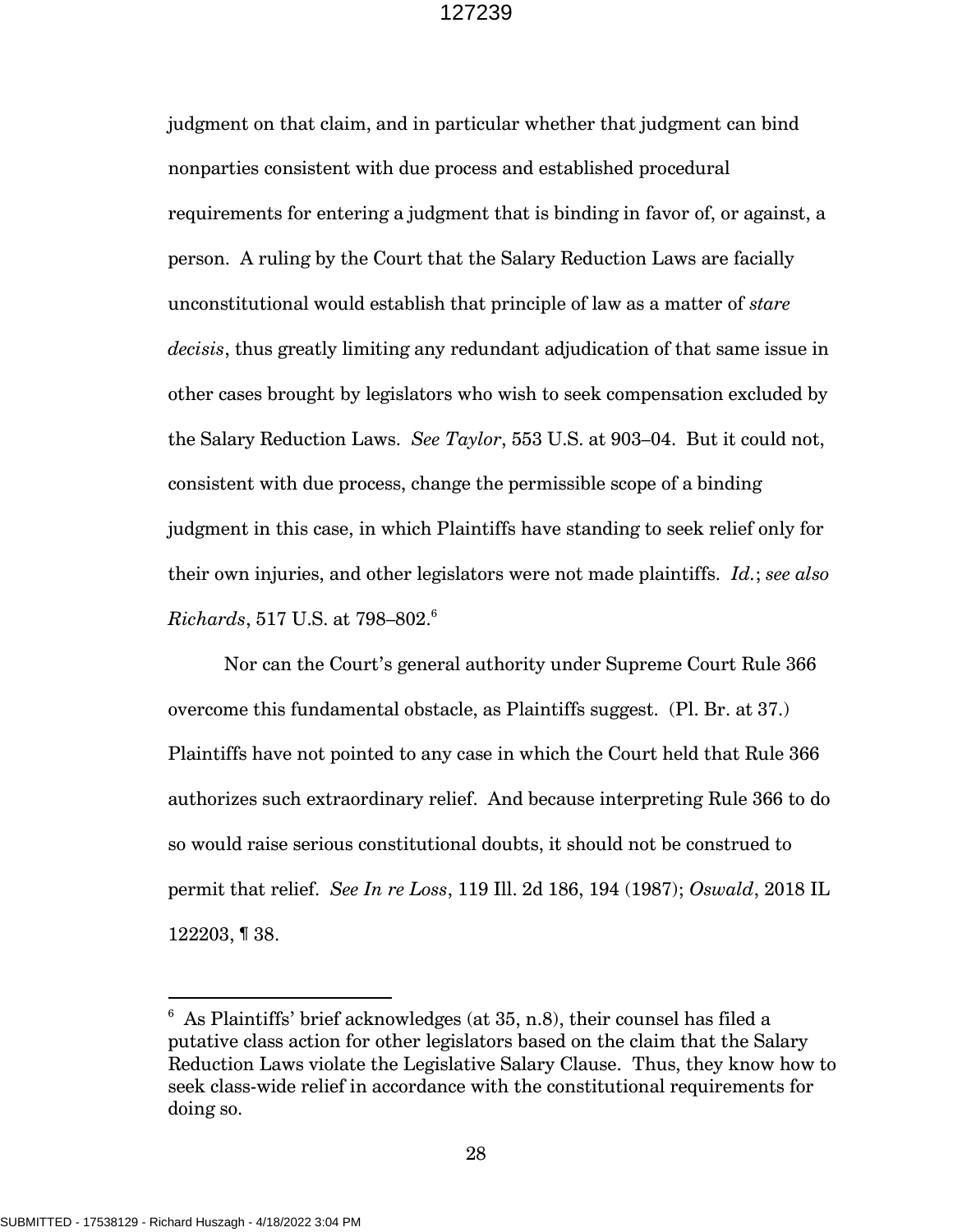#### **CONCLUSION**

 For the foregoing reasons, the circuit court's judgment in Plaintiffs' favor should be reversed and the matter remanded for further proceedings consistent with the as-applied nature of Plaintiffs' constitutional claim, and an

adjudication of the merits of the Comptroller's affirmative defenses.

April 18, 2022

Respectfully submitted,

KWAME RAOUL Attorney General

State of Illinois

JANE ELINOR NOTZ Solicitor General

100 West Randolph Street 12th Floor Chicago, Illinois 60601 (312) 814-3312

Attorneys for Defendant-Appellant/Cross-Appellee

/s/ Richard S. Huszagh RICHARD S. HUSZAGH

Assistant Attorney General 100 West Randolph Street 12th Floor Chicago, Illinois 60601 (312) 814-2587 (office) (773) 590-7076 (cell) CivilAppeals@ilag.gov (primary) richard.huszagh@ilag.gov (secondary)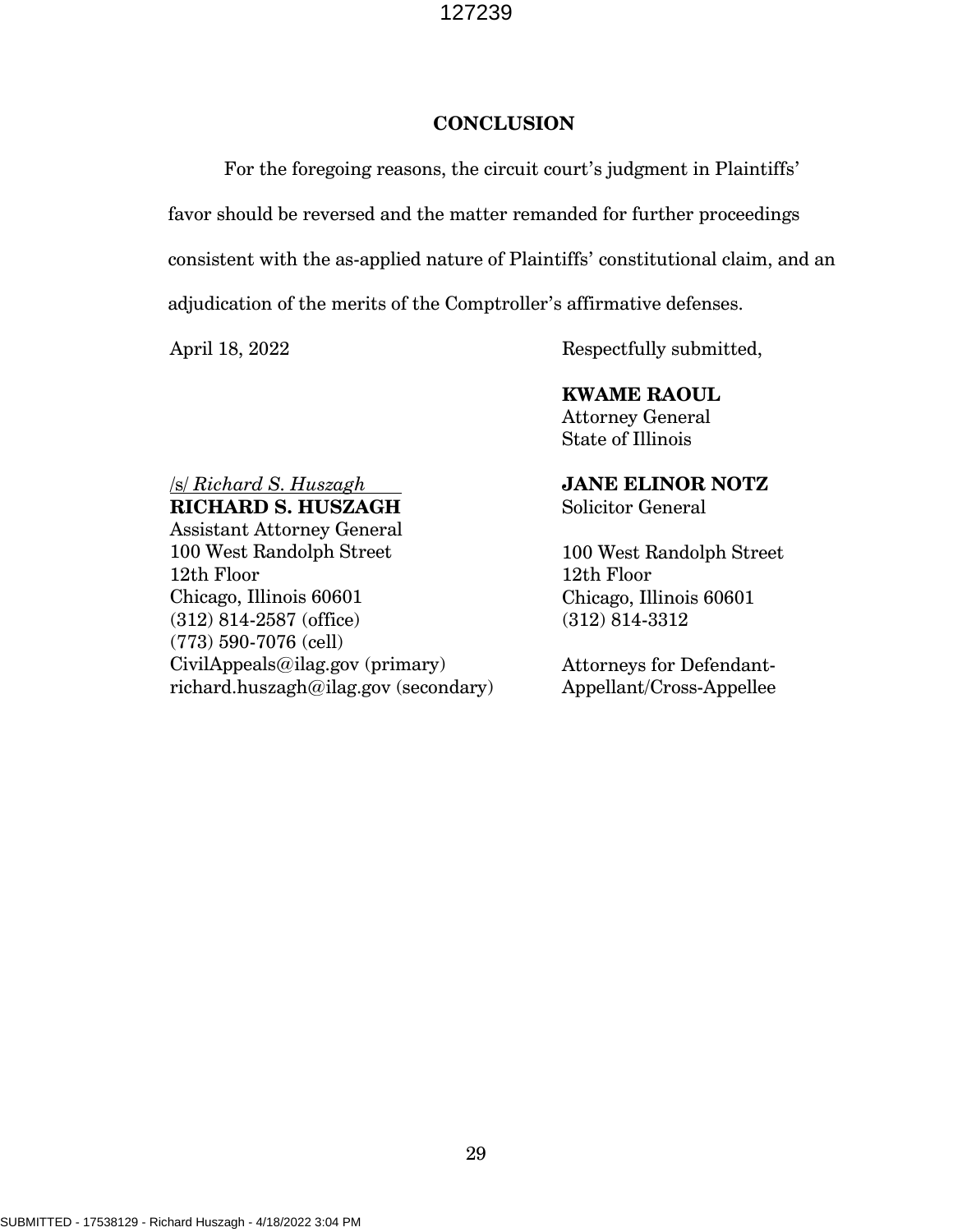### CERTIFICATE OF COMPLIANCE

 I certify that this brief conforms to the requirements of Rules 341(a) and (b). The length of this brief, excluding the pages or words contained in the Rule 341(d) cover, the Rule 341(h)(1) table of contents and statement of points and authorities, the Rule 341(c) certificate of compliance, the certificate of service, and the matters to be appended to the brief under Rule 342(a), is 29 pages.

/s/ Richard S. Huszagh